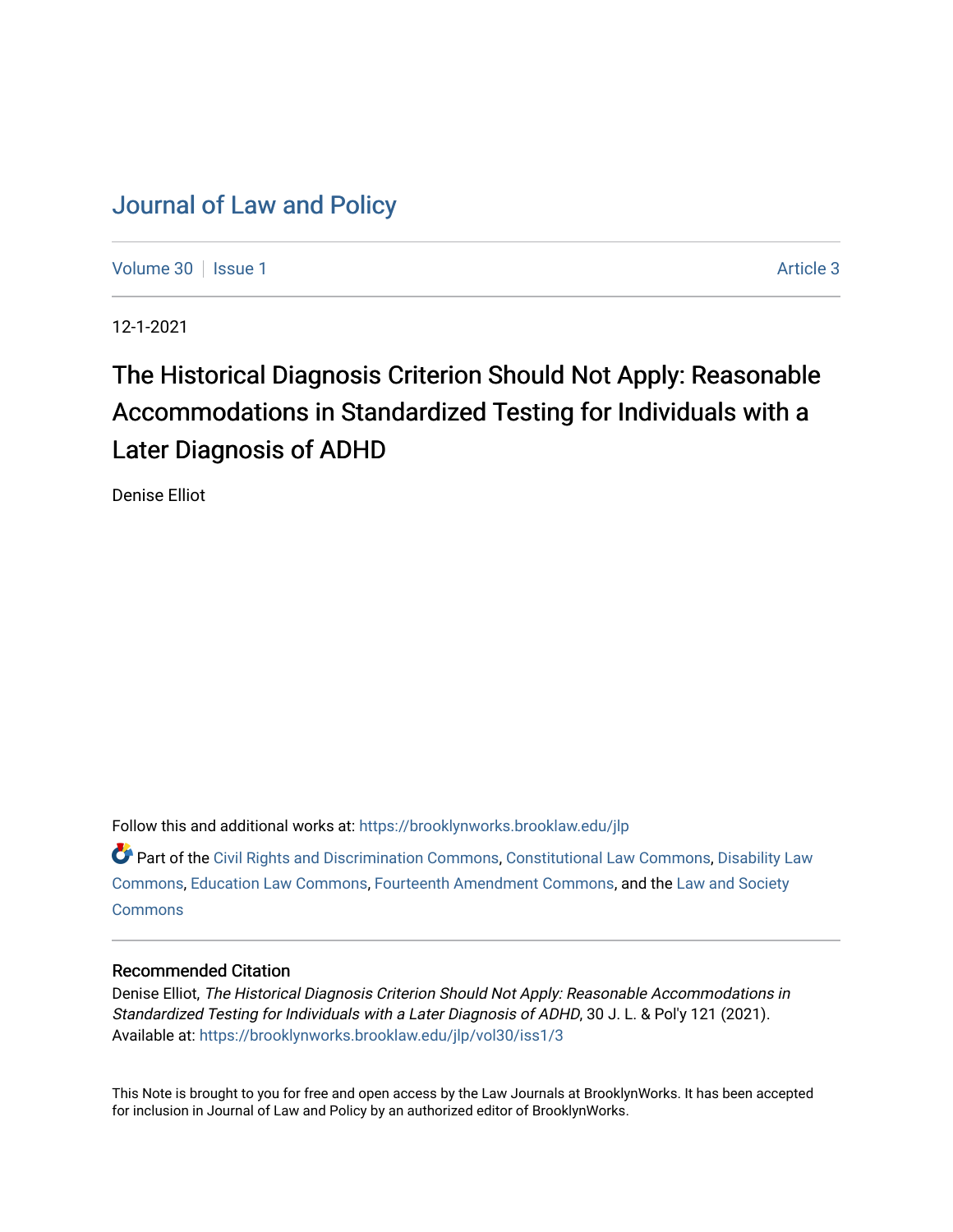# THE HISTORICAL DIAGNOSIS CRITERION SHOULD **NOT APPLY: REASONABLE ACCOMMODATIONS IN** STANDARDIZED TESTING FOR INDIVIDUALS WITH A **LATER DIAGNOSIS OF ADHD**

#### Denise Elliot\*

"The Americans with Disabilities Act (ADA) ensures that individuals with disabilities have the opportunity to fairly compete for and pursue such opportunities by requiring testing entities to offer exams in a manner accessible to persons with disabilities."<sup>1</sup>

"If you are someone without ADHD, imagine you are asked to write your name in cursive with your non-dominant hand. At the same time, you are asked to make circles with your right foot, move your left foot side to side, and tap the top of your head with your dominate [sic] hand. Not very easy? That's how much effort it takes someone with ADHD to do what those without ADHD deem simple and easy."<sup>2</sup>

<sup>\*</sup> J.D. Candidate, Brooklyn Law School, 2023. M. Ed., Secondary Special Education & Transition Services, George Washington University, 2019. B.A., Colgate University, 2016. I would like to thank my parents, Gordon and Patricia, my aunt Debbie, and my brothers, Mitch and Joe, for their support and encouragement. A big thanks to the staff and editorial board of the *Journal of* Law and Policy for their meticulous editing and a special thanks to the PAIMI team at Disability Rights New York for encouraging me to pursue disability rights law.

<sup>&</sup>lt;sup>1</sup> U.S. DEP'T OF JUST. C. R. DIV., ADA REQUIREMENTS TESTING **ACCOMMODATIONS** 1,  $(2014),$ https://www.ada.gov/regs2014/testing accommodations.pdf (last visited Sept. 18, 2021).

<sup>&</sup>lt;sup>2</sup> Anni Rodgers & Wayne Kalyn, 10 Things I Wish the World Knew About ADHD, ADDITUDE, https://www.additudemag.com/living-with-adhd-facts/ (last updated Mar. 2, 2021).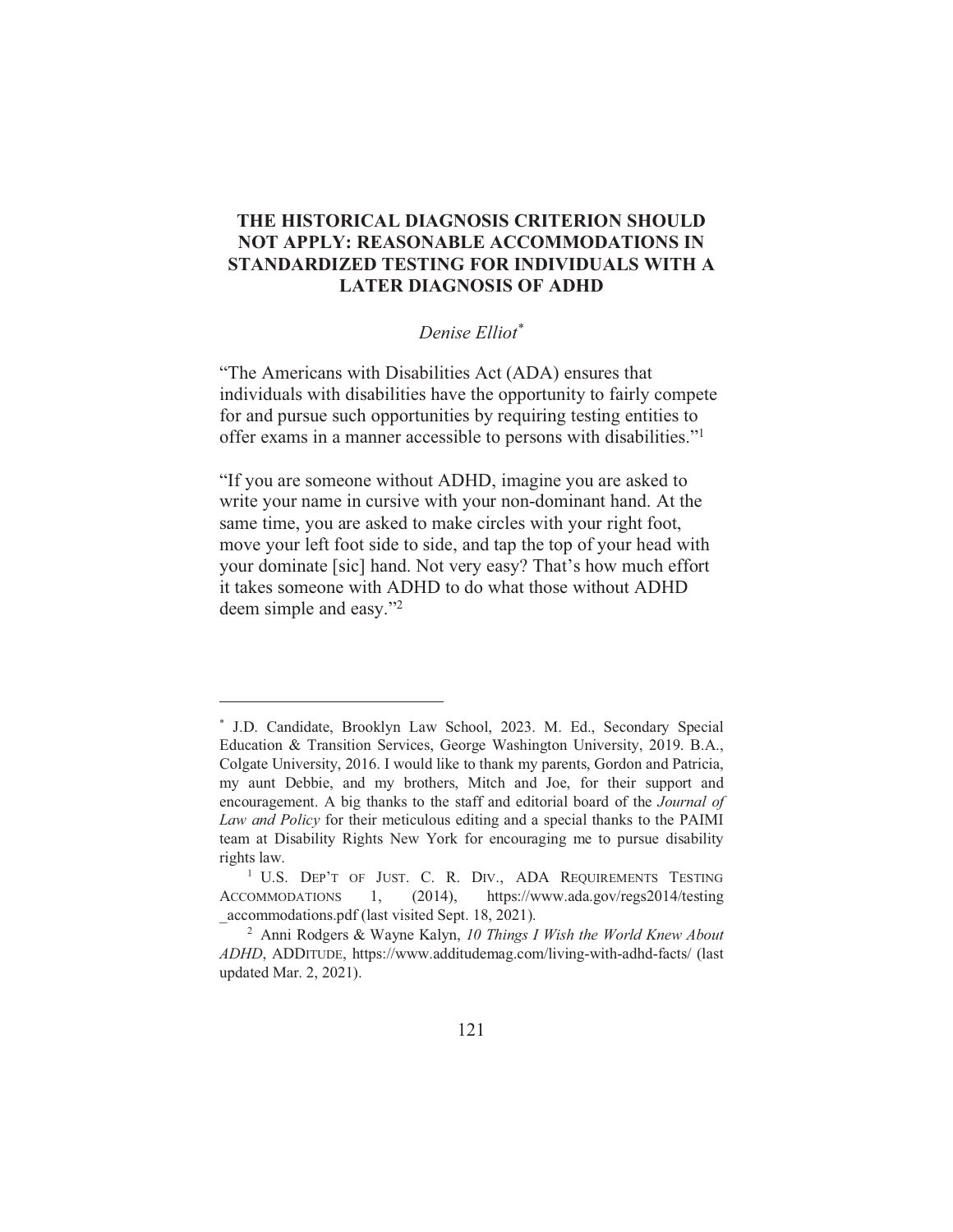"ADHD and exams are two things that shouldn't exist together. However, they do exist together, and quite likely they always will." $3$ 

There is a growing number of adults being diagnosed with ADHD who were not diagnosed in childhood, misdiagnosed, or primarily exhibited symptoms in adulthood. Notably, most of the later diagnoses of ADHD in adults are individuals pursuing some level of higher education. Some of the reasons posited for this increase in ADHD diagnoses in higher education may be attributed to increased workloads, decreased structural and community supports, misdiagnosis in childhood, masking, and racial and socioeconomic factors that overlook subpopulations like children of color, female-presenting, and gender-nonbinary children with ADHD. Unfortunately, testing agencies that administer college entrance exams, graduate school entrance exams, and professional licensing exams do not make any exceptions to their strict accommodations policies for individuals who receive a later diagnosis of ADHD. Instead, testing agencies continue to require an extensive history of supportive information, including a history of diagnosis criterion (referring to a childhood diagnosis) for individuals with ADHD to prove requests for an accommodation. This Note argues that the history of diagnosis criterion puts individuals with a later diagnosis of ADHD at a disadvantage because they cannot demonstrate that history when they have only recently been diagnosed. This Note calls on the U.S. Department of Justice to issue guidance to testing agencies regarding the subset of individuals with disabilities who have received a later diagnosis of ADHD, specifically advising testing agencies to make an exception to the history of diagnosis requirement for individuals who receive a later diagnosis of ADHD.

<sup>&</sup>lt;sup>3</sup> Tanya J. Peterson, ADHD and Exams: Test Taking Strategies for ADHD Students, HEALTHYPLACE, https://www.healthyplace.com/self-help/adhd/adhdand-exams-test-taking-strategies-for-adhd-students (last updated June 19, 2019).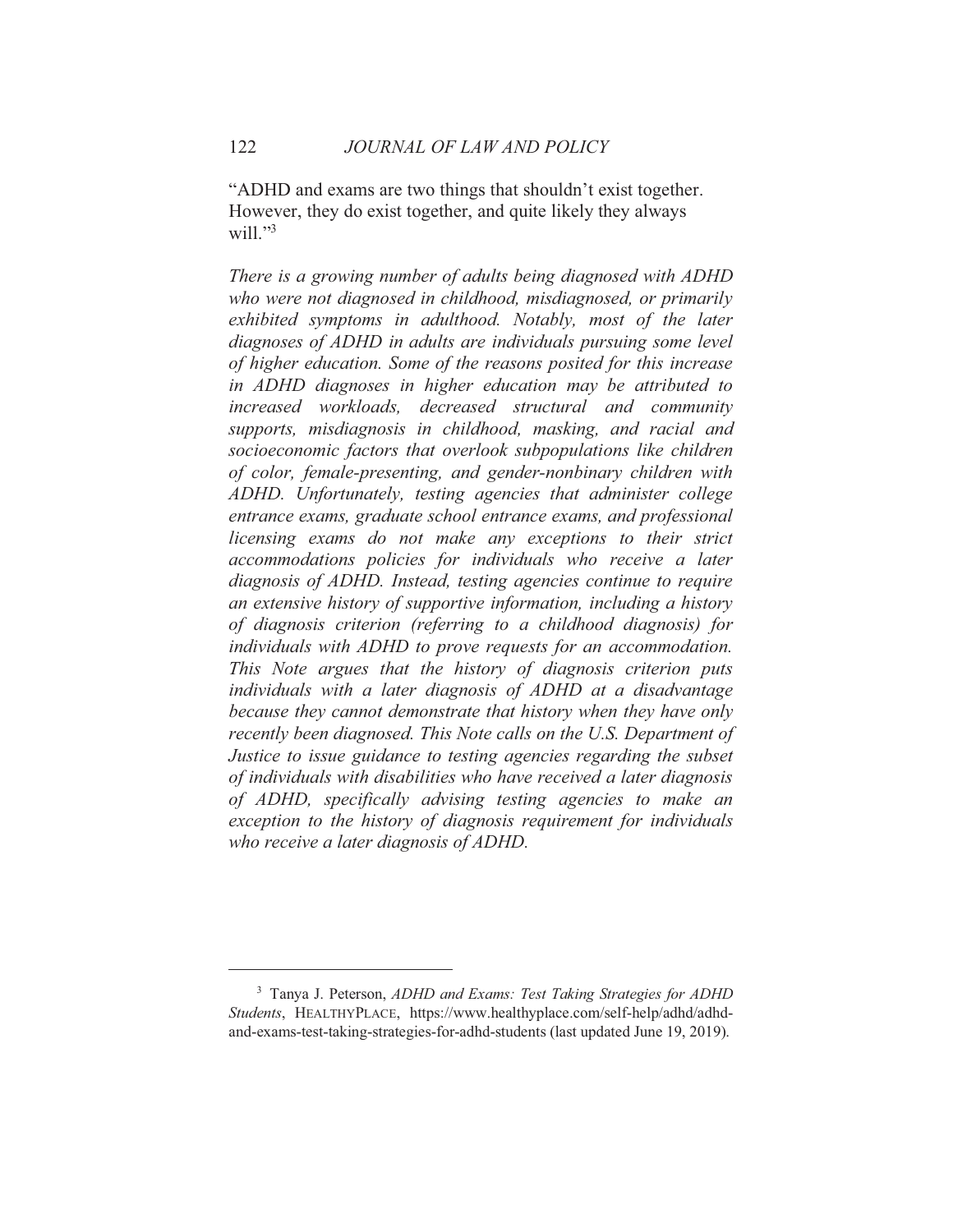#### **INTRODUCTION**

Attention-Deficit/Hyperactivity Disorder, commonly referred to as ADHD, is a neurodevelopmental disorder associated with inattention, hyperactivity, and impulsivity.<sup>4</sup> Children with ADHD may exhibit some or all of these behaviors, which will often determine which of the three subcategories of ADHD a child is diagnosed with.<sup>5</sup> Diagnosticians who determine that a child has ADHD must also rule out other potential diagnoses which share similar characteristics to ADHD.<sup>6</sup> ADHD is "one of the most common neurodevelopmental disorders of childhood" and "often lasts into adulthood."7

According to the Centers for Disease Control and Prevention ("CDC"), one in four adults in the United States—approximately 61 million Americans—live with "some type of disability."<sup>8</sup> This makes people with disabilities<sup>9</sup> one of the largest minority groups

<sup>&</sup>lt;sup>4</sup> Attention-Deficit/Hyperactivity Disorder, NAT'L INST. OF MENTAL HEALTH, https://www.nimh.nih.gov/health/topics/attention-deficit-hyperactivitydisorder-adhd/index.shtml (last updated Sept. 2019).

 $5 \text{ See}$ Attention-Deficit/Hyperactivity **Disorder**  $(ADHD),$ CDC. https://www.cdc.gov/ncbddd/adhd/facts.html (last updated Jan. 26, 2021). See also JAMES MCGOUGH, ADHD 32-33 (2014) (listing three different types of ADHD: Predominantly Inattentive, Predominantly Hyperactive-Impulsive, and Combined).

<sup>&</sup>lt;sup>6</sup> See Attention-Deficit/Hyperactivity Disorder (ADHD), supra note 5; see also McGOUGH, supra note 5, at 1 (explaining that ADHD can manifest similar symptoms to "anxiety, depression, sleep problems, and certain types of learning disabilities  $\ldots$ .

<sup>&</sup>lt;sup>7</sup> Attention-Deficit/Hyperactivity Disorder (ADHD), supra note 5; see also McGOUGH, *supra* note 5, at 8.

<sup>&</sup>lt;sup>8</sup> Disability and Health Promotion: Disability Impacts All of US, CDC, https://www.cdc.gov/ncbddd/disabilityandhealth/documents/disabilities impacts all of us.pdf (last updated Sept. 16, 2020).

<sup>&</sup>lt;sup>9</sup> This Note uses person-first language, but this choice within this piece of writing by no means seeks to determine the label that individual people choose to define themselves. See Tara Haelle, Identity-First vs. Person-First Language is an Important Distinction, ASS'N HEALTH CARE JOURNALISTS (July 31, 2019), https://healthjournalism.org/blog/2019/07/identity-first-vs-person-first-

language-is-an-important-distinction/ (discussing the use of person-first language in comparison to identity-first language in health care journalism). See generally NAT'L CTR. ON DISABILITY & JOURNALISM, Disability Language Style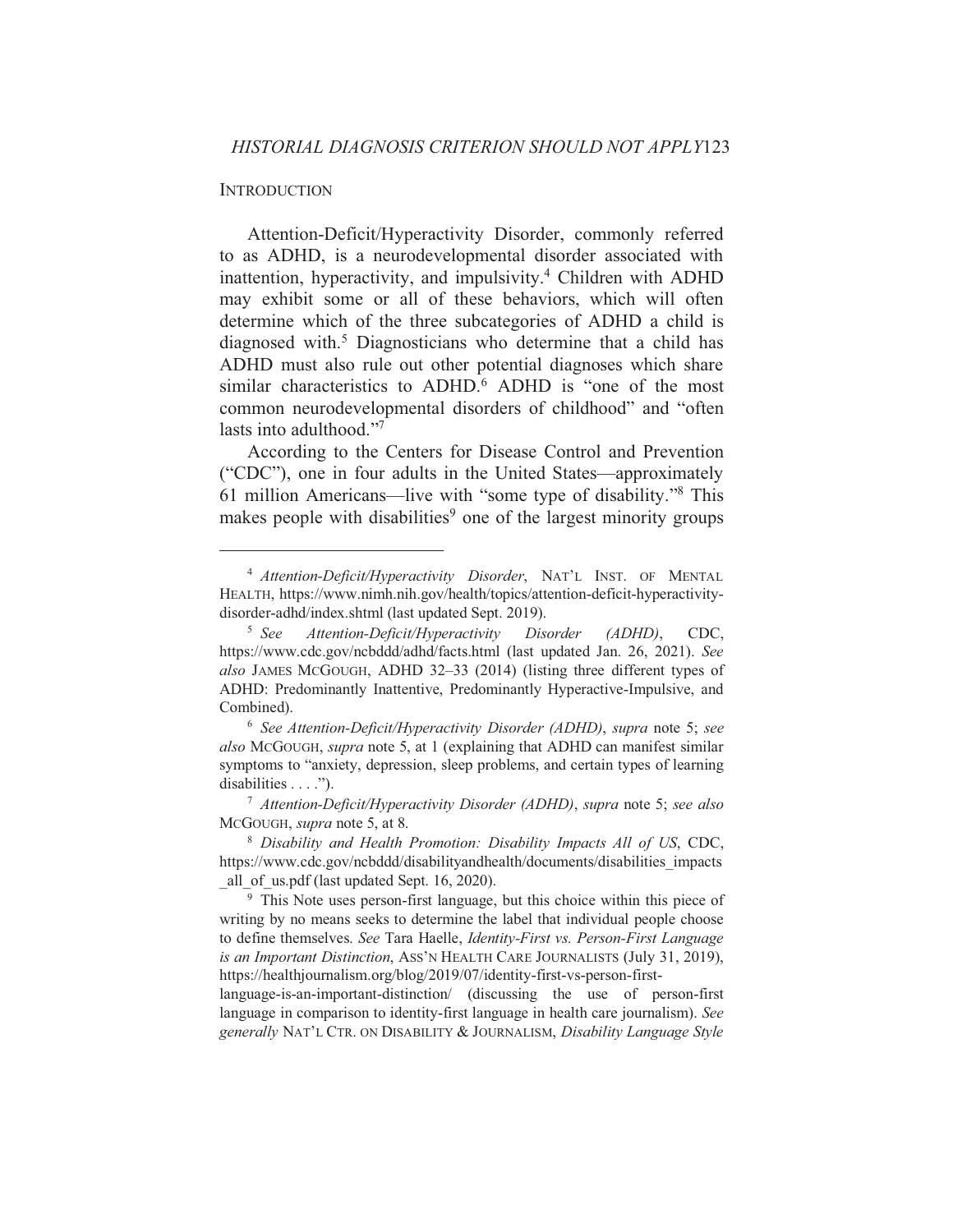in the United States, if not the world.<sup>10</sup> While it seems like a misnomer to label people with disabilities as a minority group if disability is so prevalent, minority status refers to a group's place in a societal hierarchy resulting in "different and unequal treatment" and is not based on numerical value alone.<sup>11</sup> In fact, "disability is a universal human condition" because "every person will experience disabilities, temporarily or permanently, at least once in their lifetime."<sup>12</sup> Since disability is experienced broadly, the disability community is incredibly diverse and multi-faceted.<sup>13</sup> This means that research and solutions for people with disabilities often do not seek, or fail to include, the full spectrum of disabled people.<sup>14</sup> In education research, specifically, researchers who fail to consider intersectionality when looking at disability risk producing "findings" [which] can reproduce educational inequalities."<sup>15</sup>

In higher education,  $16$  the number of students with disabilities are likely undercounted. Of all school-aged students, 6.1 million, or 9.4% of students "age[d] 2 to  $17$ [,] are estimated to have ever

<sup>11</sup> See RUTH DUNN, MINORITY STUDIES, at 4 (2021) (ebook). See generally Ellen C. Wertlieb, Minority Group Status of the Disabled, 48 HUM. REL. 1047, 1047 (1985) (discussing the applicability of the definition of "minority group" status to people with disabilities).

<sup>12</sup> Alfredo J. Artiles, Fourteenth Annual Brown Lecture in Education Research: Reenvisioning Equity Research: Disability Identification Disparities as a Case in Point, 48 EDUC. RESEARCHER 325, 326 (2019).

<sup>13</sup> See Linda R. Shaw et al., *Intersectionality and Disability Harassment*: The Interactive Effects of Disability, Race, Age, and Gender, 55 REHAB. COUNSELING BULL. 82, 83-84 (2012).

<sup>16</sup> In this article, higher education refers to schooling past high school.

Guide, ARIZ. ST. UNIV., https://ncdj.org/wp-content/uploads/2021/08/NCDJ-STYLE-GUIDE-EDIT-2021-SILVERMAN.pdf (last updated Summer 2021) (discussing the preference for person-first language while maintaining that individuals should be able to self-identify).

<sup>&</sup>lt;sup>10</sup> See DEP'T OF ECON. AND SOC. AFF., Factsheet on Persons with Disabilities, U.N. (citing to Disability and Health, WORLD HEALTH ORG. (Dec. 1, 2020), https://www.who.int/en/news-room/fact-sheets/detail/disability-andhealth), https://www.un.org/development/desa/disabilities/resources/factsheeton-persons-with-disabilities.html (last visited Oct. 30, 2020); see Disability and Health Promotion: Disability Impacts All of Us, supra note 8.

 $14$  See id.

<sup>&</sup>lt;sup>15</sup> Artiles, *supra* note 12, at 325.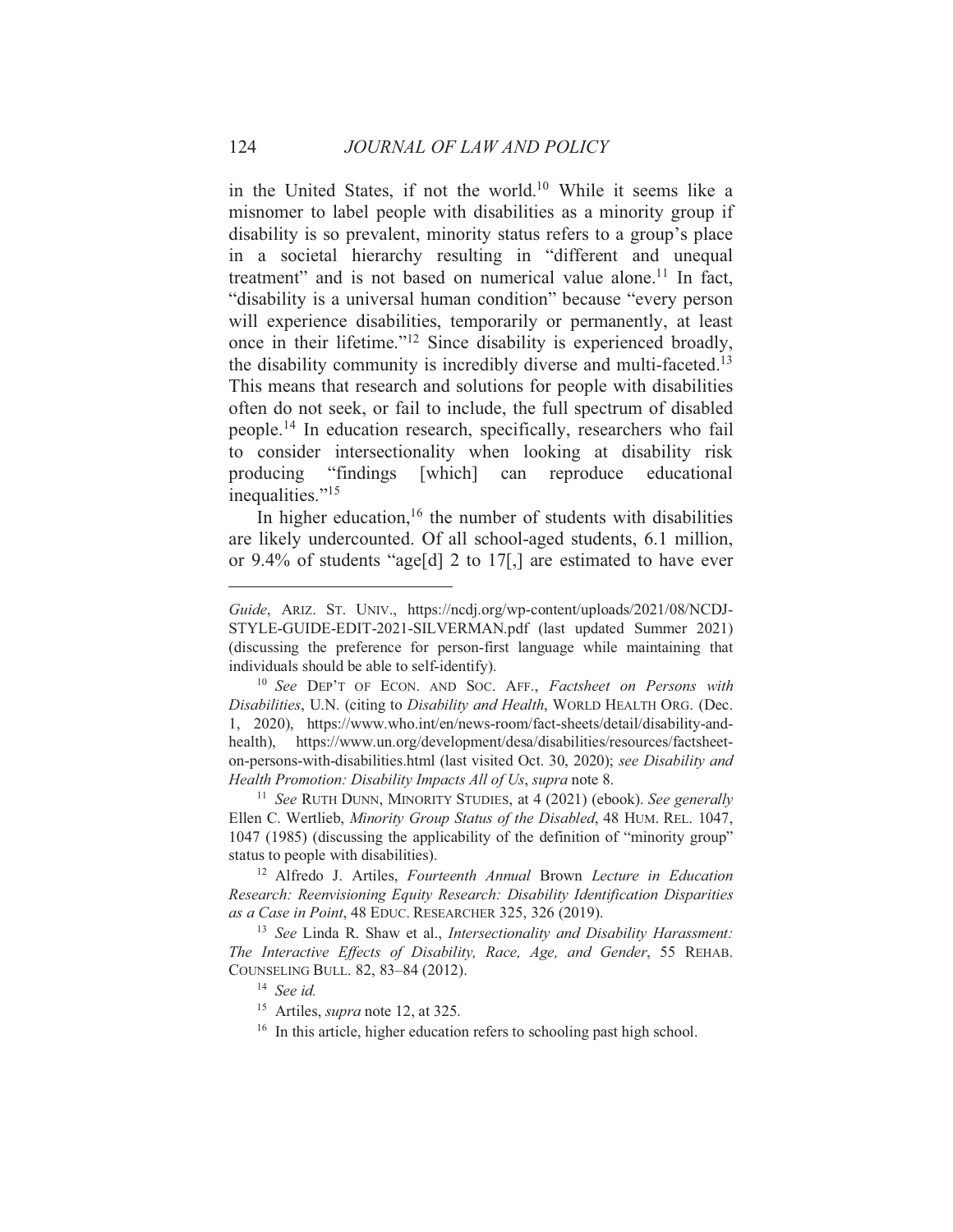been diagnosed with  $[ADHD] \ldots$ ."<sup>17</sup> The percentage of students in college with ADHD is projected to be between  $2\%$  and  $8\%$ .<sup>18</sup> For people with disabilities in higher education. Title III of the Americans with Disabilities Act ("ADA") applies to standardized tests<sup>19</sup> and requires "reasonable modification[s]" be made to "services and locations" so they are "accessible to people with disabilities."<sup>20</sup> Reasonable testing accommodations are meant to help "level the playing field" between students with and without disabilities so that students with disabilities have the same level of access as their peers.<sup>21</sup> The ADA applies when test-takers can show that "at least one major life activity... is substantially limited because of a disability."<sup>22</sup> In relation to standardized testlife activities ... are learning. "maior" taking. reading. concentrating, thinking, and communicating."23 For people with ADHD, concentrating for the duration of a standardized test is

<sup>&</sup>lt;sup>17</sup> Anni Rodgers & Wayne Kalyn, *ADHD Statistics: New ADD Facts and* Research, ADDITUDE, https://www.additudemag.com/statistics-of-adhd/ (last updated June 25, 2021).

<sup>&</sup>lt;sup>18</sup> George J. DuPaul et al., College Students with ADHD: Current Status and Future Directions, 13 J. ATTENTION DISORDERS 234, 234 (2009); see also Children and Adults with Attention-Deficit/Hyperactivity Disorder, ADHD and Long-Term Outcomes, CHADD, https://chadd.org/about-adhd/long-termoutcomes/ (last visited Nov. 1, 2020) (observing that according to the 2014 National Center for Education Statistics there could be "between 412,856 and 1,651,425 students with ADHD enrolled in college in 2012"). It is important to note that these statistics are a range because reports of ADHD in higher education need to be self-reported and many students with an ADHD diagnosis during K-12 may not choose to disclose this diagnosis in college or attend college.

<sup>&</sup>lt;sup>19</sup> 42 U.S.C. § 12189 (2018).

<sup>&</sup>lt;sup>20</sup> Haley Moss, *Extra Time is a Virtue: How Standardized Testing* Accommodations After College Throw Students with Disabilities Under the Bus, 13 ALB. GOV'T L. REV. 201, 207 (2019).

<sup>&</sup>lt;sup>21</sup> Id. at 208 (citing MARTHA L. THURLOW ET AL., TESTING STUDENTS WITH DISABILITIES: PRACTICAL STRATEGIES FOR COMPLYING WITH DISTRICT AND STATE REQUIREMENTS 30 (2d ed. 2003)).

 $22$  *Id.* at 211 (citation omitted).

<sup>&</sup>lt;sup>23</sup> Id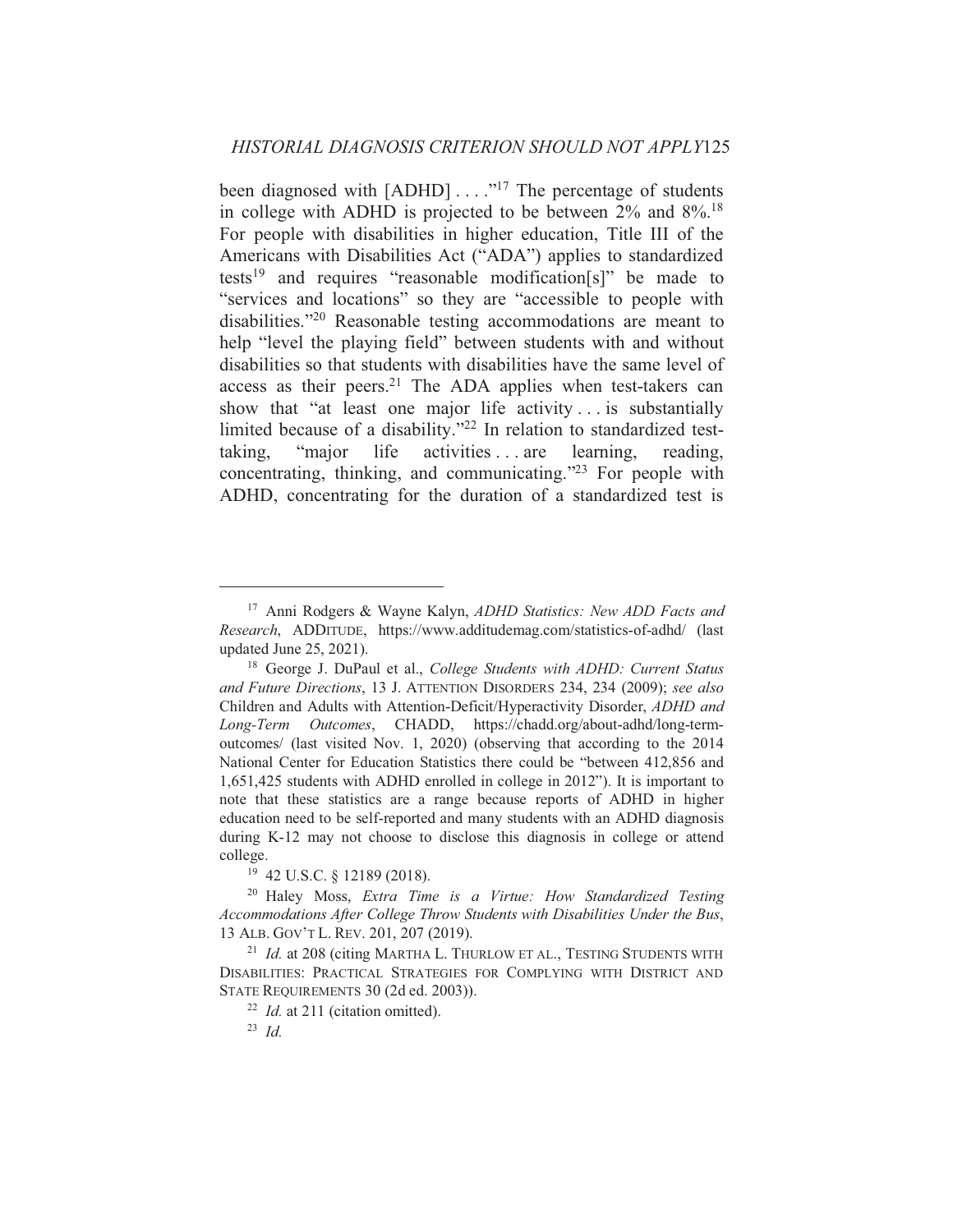incredibly difficult and can be ameliorated by extra time or testing breaks. $24$ 

This Note focuses on the subsection of the disability community that attends or seeks to attend some level of postsecondary school and identifies as having ADHD. Many school-aged individuals with disabilities may be eligible for testing accommodations, but not all seek these testing accommodations.<sup>25</sup> For students with a diagnosis of ADHD, extended time is one of the most common test-taking accommodations.<sup>26</sup> Other common accommodations for ADHD include, but are not limited to, a quiet or isolated room and additional test breaks.<sup>27</sup>

Testing agencies have the discretion to determine the required documentation to receive an accommodation. To receive a testing accommodation for ADHD, a student may be asked to provide

<sup>26</sup> See Alison Esposito Pritchard et al., Academic Testing Accommodations for ADHD: Do They Help?, 21 LEARNING DISABILITIES: A MULTIDISCIPLINARY J. 67, 68 (2016); DuPaul et al., *supra* note 18, at 245.

<sup>27</sup> Nicole Ofiesh et al., *Voices of University Students with ADHD About* Test-taking: Behaviors, Needs, and Strategies, 28 J. OF POSTSECONDARY EDUC. & DISABILITY 109, 109 (2015).

126

<sup>&</sup>lt;sup>24</sup> Emin Gharibian, Learning Disabilities & Academic Accommodations: Everything You Wanted to Know About Getting Academic Accommodations on **Standardized** Tests. **VERDUGO** PSYCH. Assocs. https://verdugopsych.com/learning-disabilities-and-academic-accommodationsstandardized-tests/ (last visited Nov. 8, 2020).

<sup>&</sup>lt;sup>25</sup> See National Center for Education Statistics, Students with Disabilities, https://nces.ed.gov/programs/coe/pdf/coe cgg.pdf (last visited Oct. 30, 2020) (finding that in the 2018-19 school year, 7.1 million students, or 14% of students aged three to twenty-one attending public schools received services under the Individuals with Disabilities Education Act). This statistic does not represent students with disabilities who receive services under Section 504 of the Rehabilitation Act, private school, homeschool, or students who receive informal accommodations. See National Center for Education Statistics, Students with Disabilities, https://nces.ed.gov/fastfacts/display.asp?id=60#: ~:text=The%20percentage%20of%20undergraduates%20having,%2Dolds%20( 18%20percent).&text=The%20percentage%20of%20postbaccalaureate%20stud ents,for%20undergraduates%20(19%20percent) (last visited Oct. 30, 2020) (finding that in the 2015-16 school year, 19.4% of students enrolled in undergraduate schools reported having a disability and 11.9% of postbaccalaureate students reported having a disability). In postsecondary education, students must self-disclose if they have a disability, which likely means that students with disabilities are underrepresented.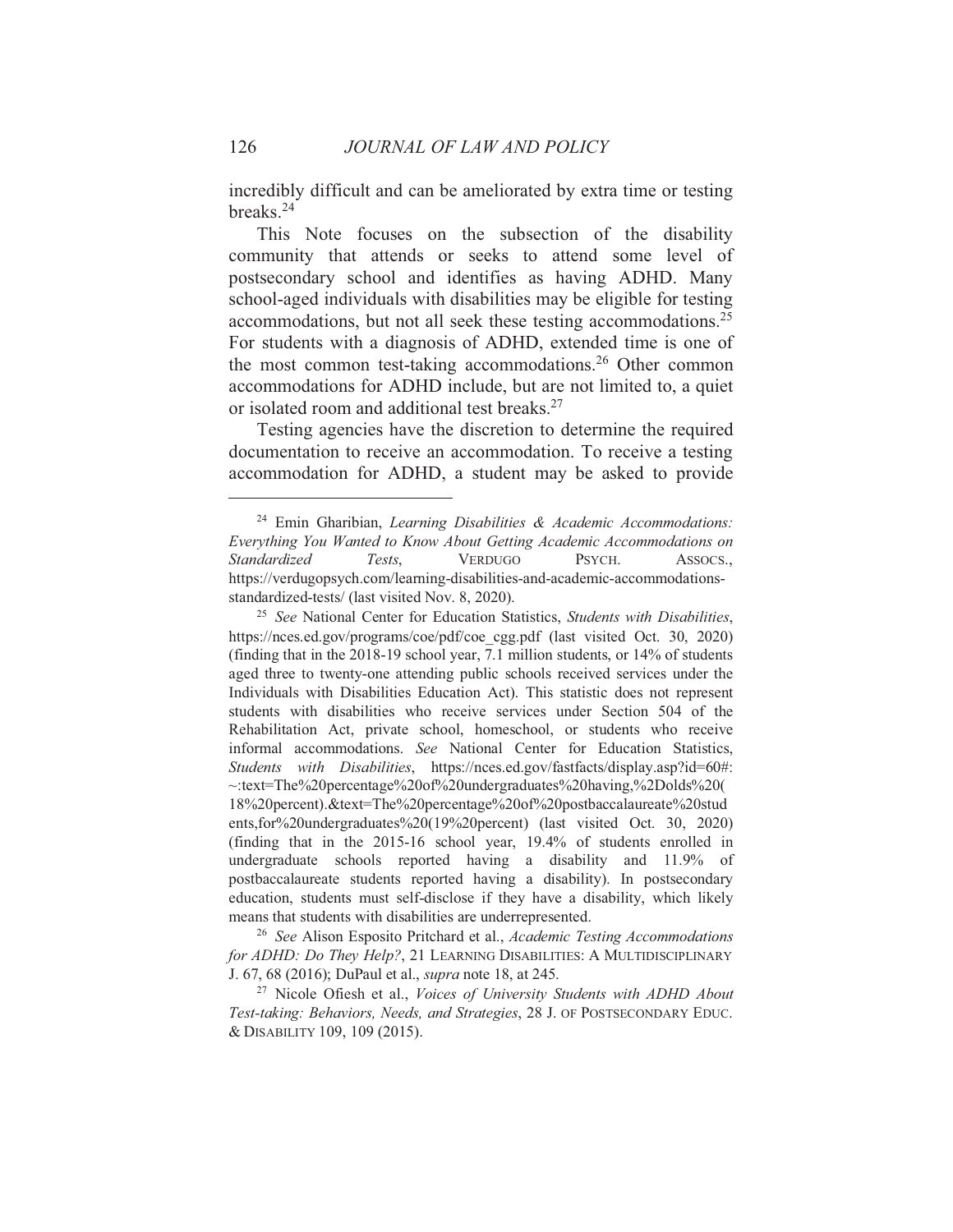documentation including: "[r]ecommendations of qualified  $[p] \text{roof}$  of testing professionals; past accommodations; [o]bservations by educators; [r]esults of psycho-educational or other professional evaluations; [a]n applicant's history of diagnosis; and [a]n applicant's statement of his or her history regarding testing accommodations."<sup>28</sup> The history of diagnosis criterion refers to the request that a test-taker show a diagnostic history of a disability in their application for an accommodation.<sup>29</sup> This criterion is often requested in testing accommodations for ADHD because standardized testing agencies are trying to "prevent abuse of the accommodation system."<sup>30</sup>

Due to the potential for later diagnoses and adult forms of ADHD, accommodations for standardized tests should not require documentation of a history of diagnosis for test-takers who are recently diagnosed with ADHD. While ADHD is seen as "overdiagnosed,"<sup>31</sup> the reality for some populations (like females and minority groups) is that ADHD is underdiagnosed or diagnosed later in adolescence or early adulthood.<sup>32</sup> Individuals who are not diagnosed with ADHD before the age of 12, or whose symptoms of ADHD do not manifest before the age of 12, do not meet the criteria for ADHD under the Diagnostic and Statistical Manual of Mental Disorders ("DSM") used by the American Psychiatric Association.<sup>33</sup> A growing number of experts recognize that there is

<sup>&</sup>lt;sup>28</sup> U.S. DEP'T OF JUST. C. R. DIV., *supra* note 1, at 5.

<sup>&</sup>lt;sup>29</sup> See Moss, *supra* note 20, at 215 (explaining how the history of diagnosis requirement is needed to acquire accommodations, therefore, to acquire accommodations at the post-secondary level, a history of diagnosis from as early as elementary school is needed).

 $30$  *Id.* at 213.

 $31$  *Id.* 

<sup>&</sup>lt;sup>32</sup> See Neha M. Sampat & Esme V. Grant, The Aspiring Attorney with ADHD: Bar Accommodations or a Bar to Practice?, 9 HASTINGS RACE & POVERTY L.J. 291, 292–93 (2012) (discussing populations that are less likely to receive an ADHD diagnosis in childhood); John D. Ranseen, *Reviewing ADHD* Accommodations Requests for the Bar Exam: What Has and Has Not Changed over 20 Years, 85 BAR EXAMINER 10, 14 (2016).

<sup>&</sup>lt;sup>33</sup> See AM. PSYCHIATRIC ASS'N, THE DIAGNOSTIC AND STATISTICAL MANUAL OF MENTAL DISORDERS § 314 (5th ed. 2013) [hereinafter DSM-5].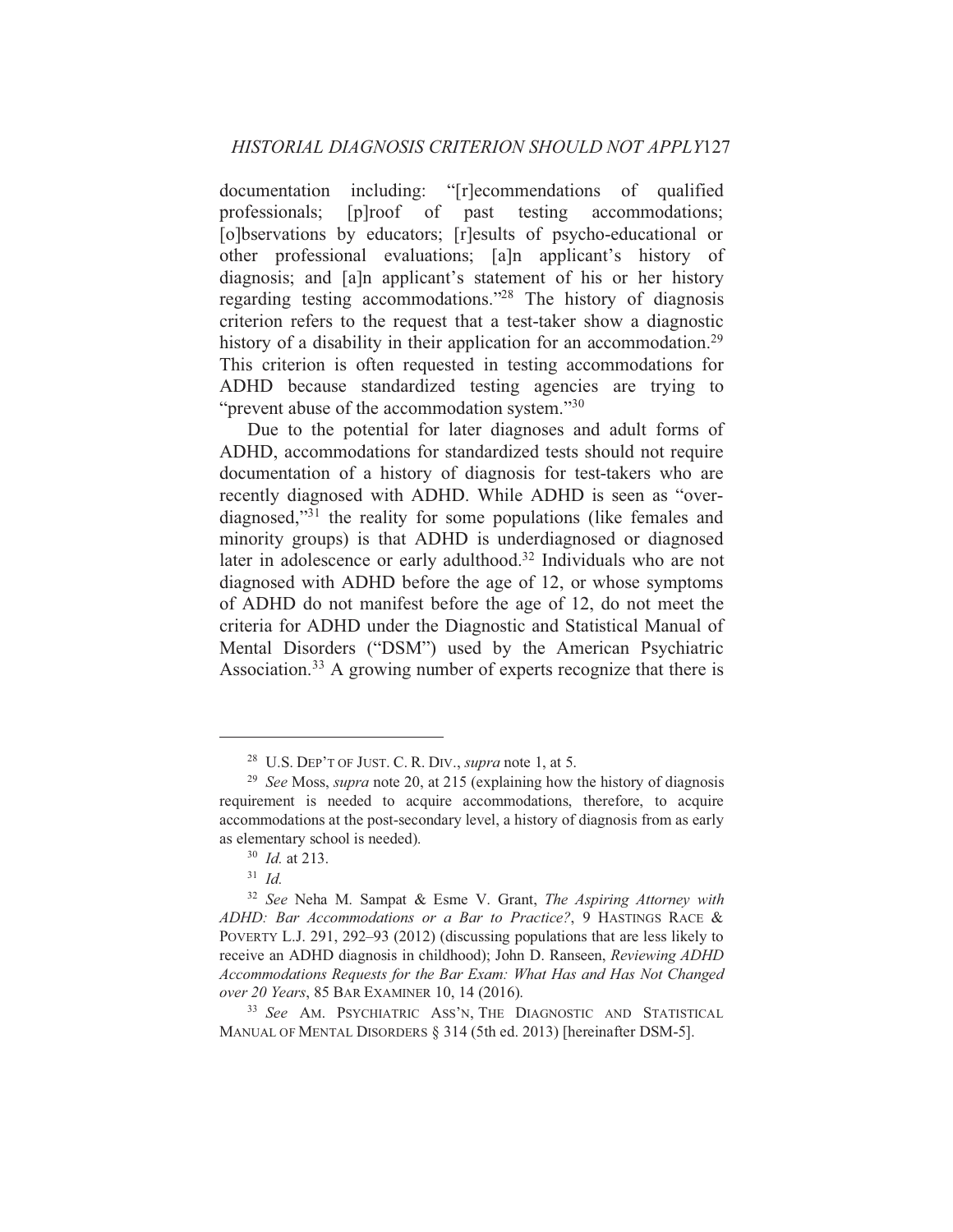an adult form of ADHD.<sup>34</sup> For this subpopulation of individuals with ADHD, the history of diagnosis requirement is impossible to produce because the student only recently received a diagnosis of ADHD.<sup>35</sup> The case-by-case nature of each accommodation evaluation allows requests to be rejected for not showing enough support, including a lack of a history of diagnosis, subject to the opinion of the evaluator<sup>36</sup> who may not be aware of this subpopulation of students with ADHD.

Individuals with disabilities who receive a later diagnosis of ADHD should not have to provide a history of their diagnosis of ADHD for testing accommodations on standardized tests. Students who are diagnosed later or who are misdiagnosed during their childhood should not have to prove something for which no acceptable evidence is available due to the timing of their diagnosis. Testing agencies should make an exception to the history of diagnosis criterion for individuals who receive a later diagnosis for ADHD, and the Department of Justice should provide guidelines to improve the process testing agencies use to decide on accommodation requests by test-takers with ADHD.

Part I of this Note explains why some test-takers with ADHD are diagnosed later in adolescence and early adulthood and the way broader societal discrimination influences individual ADHD diagnoses. Part II analyzes how previous exceptions to testing accommodation requirements came to exist, focusing on the issue

<sup>&</sup>lt;sup>34</sup> See Jessica C. Agnew-Blais et al., Evaluation of the Persistence, Remission, and Emergence of Attention-Deficit/Hyperactivity Disorder in Young Adulthood, 73 JAMA PSYCHIATRY 713, 714 (2016); Arthur Caye et al., Attention-Deficit/Hyperactivity Disorder Trajectories from Childhood to Young Adulthood: Evidence from a Birth Cohort Supporting a Late-Onset Syndrome, 73 JAMA PSYCHIATRY 705, 709-11 (2016).

<sup>&</sup>lt;sup>35</sup> See Moss, supra note 20, at 214.

<sup>&</sup>lt;sup>36</sup> Testing agencies hire evaluators to assess the merits of accommodation claims from individuals with disabilities who apply to receive testing accommodations. See, e.g., Documentation Guidelines: ADHD, COLL, BD., https://accommodations.collegeboard.org/request-accommodations/providedocumentation/by-disability/adhd (last visited Nov. 4, 2020) (the College Board administers the PSAT, APs and SAT); Policy for Requesting Accommodations for the ACT Test, ACT, https://www.act.org/content/act/en/products-andservices/the-act/registration/accommodations/policy-for-accommodationsdocumentation.html (last visited Nov. 4, 2020).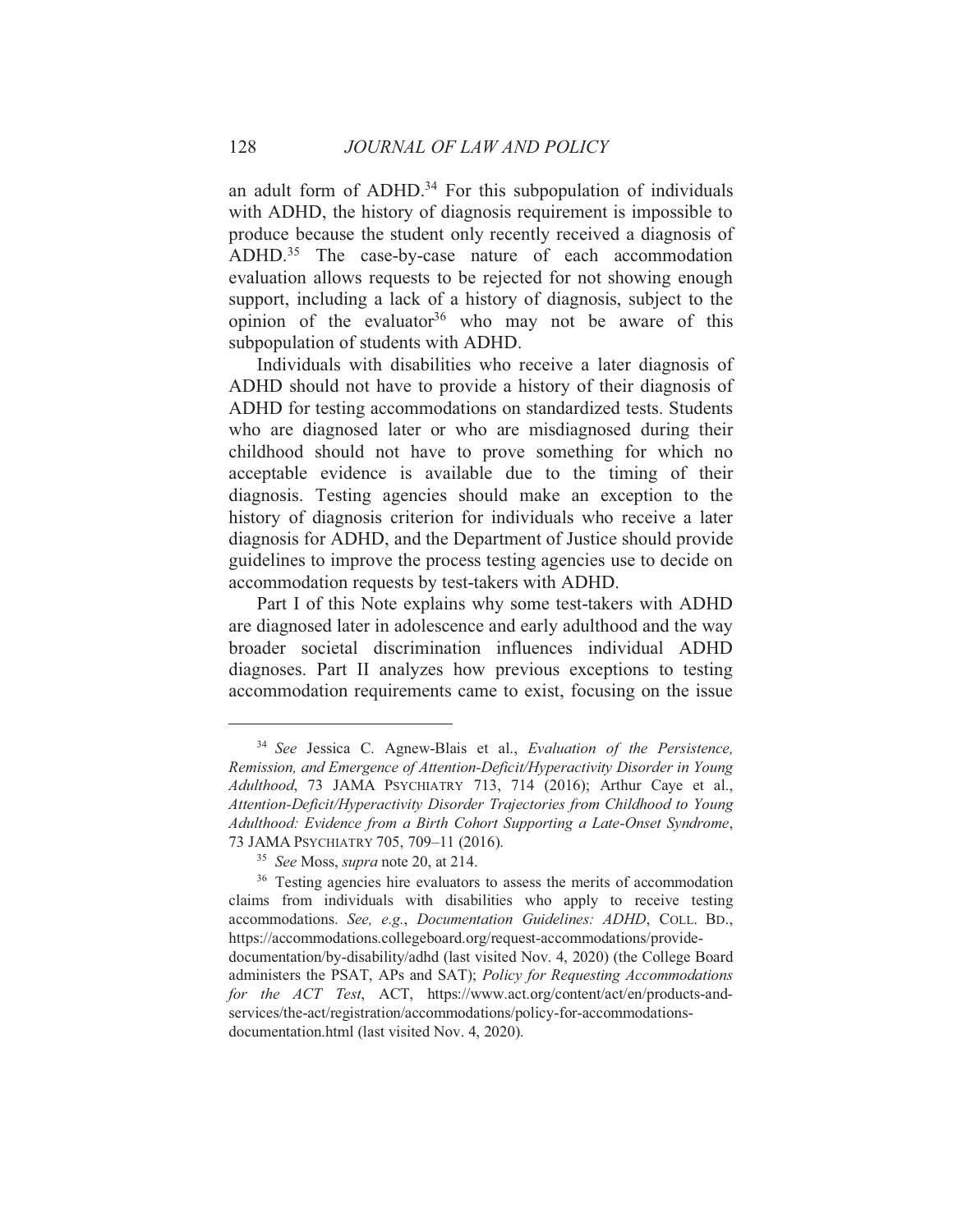of the unfair penalization of students for prior academic success and the flagging of test scores. Part III of this Note describes the current state of standardized testing accommodations for testtakers with disabilities generally and test-takers with ADHD specifically. Finally, Part IV proposes a narrow exception to the history of diagnosis criterion ("HDC") for test-takers who are diagnosed with ADHD later in adolescence or early adulthood and therefore cannot prove a history of their ADHD diagnosis.

#### I. DIAGNOSING ATTENTION-DEFICIT/HYPERACTIVITY DISORDER

While ADHD is often characterized as a childhood disability,  $37$ there is growing scholarship regarding later in life diagnosis of ADHD and even adult ADHD.<sup>38</sup> There are several reasons why ADHD may be diagnosed after childhood, including misdiagnosis and masking.<sup>39</sup> ADHD diagnosis is further complicated when looked at through the lenses of gender, race, socioeconomic status, and culture.

# A. ADHD Diagnostic Criteria in the DSM-5

The Diagnostic and Statistical Manual of Mental Disorders (DSM-5)—the standard authority by which "health care professionals in the United States and much of the world" diagnose disorders such as ADHD<sup>40</sup>—requires a diagnosis of ADHD to be

<sup>&</sup>lt;sup>37</sup> See DSM-5, *supra* note 33 (requiring that for a diagnosis of ADHD in adults, listed symptoms must begin during childhood before the age of 12).

<sup>&</sup>lt;sup>38</sup> See Agnew-Blais et al., *supra* note 34, at 714 ("To date, adult attentiondeficit/hyperactivity disorder (ADHD) has been conceptualized as a continuation of childhood ADHD. However, recent findings have suggested that, for some individuals, ADHD may not arise until adolescence or adulthood . . . "); see also Caye et al., supra note 34, at 709-11 (distinguishing between childhood ADHD, young adulthood ADHD, and adulthood ADHD).

<sup>&</sup>lt;sup>39</sup> See discussion *infra* Part I, Section B.

<sup>&</sup>lt;sup>40</sup> American Psychiatric Association, *DSM-5: Frequently Asked Ouestions*, PSYCHIATRY, https://www.psychiatry.org/psychiatrists/practice/dsm/feedbackand-questions/frequently-asked-questions (last visited Nov. 6, 2020); Cf. Lisa Fritscher, Advantages and Disadvantages of the Diagnostic Statistical Manual, VERYWELLMIND (last updated June 19, 2020), https://www.verywellmind.com  $\alpha$  /dsm-friend-or-foe-2671930 (discussing how the DSM is beneficial in that in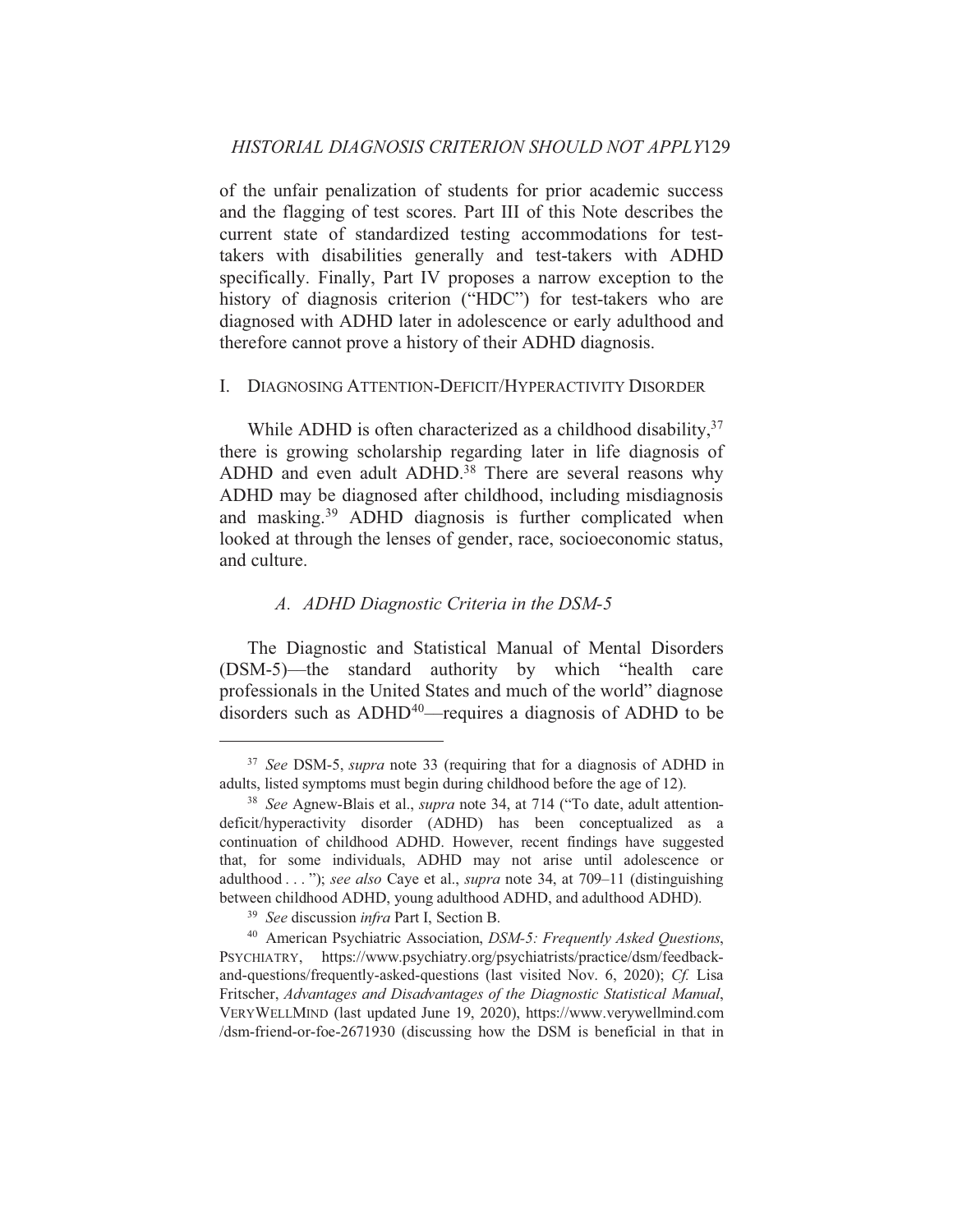based on evidence of ADHD before the age of 12.<sup>41</sup> As psychologists continue to study ADHD, there is a growing understanding that the DSM-5's cutoff age for the onset of ADHD may be inaccurate. For example, adult ADHD, which does not present during childhood, gained traction with psychologists in 2014, a year after the latest DSM-5 was published.<sup>42</sup> The American Psychiatric Association has called the DSM a "living document,"<sup>43</sup> and has specifically cautioned against using it as a legal standard because of its inherent ambiguity and flexibility.<sup>44</sup> Accordingly, while the DSM-5 is an important tool for diagnosing ADHD in childhood, it does not accurately reflect the full spectrum of how ADHD presents in different individuals and at different ages.

#### B. Reasons for a Later Diagnosis of ADHD

A mischaracterization or misdiagnosis of ADHD symptoms is one of the two predominant reasons why a person receives their ADHD diagnosis after childhood.<sup>45</sup> ADHD is commonly comorbid, which means it is present along with other diagnoses.<sup>46</sup> The "core ADHD symptoms can be nonspecific symptoms of many other psychological disorders."<sup>47</sup> Some of the most common

creates standardization and simplifies the process of diagnosis for "mental disorders" but is faulty in that it oversimplifies and incorrectly diagnoses the "unique human element" and involves stigmatization, including the choice of wording in "disorder").

<sup>&</sup>lt;sup>41</sup> See DSM-5, supra note 33.

<sup>&</sup>lt;sup>42</sup> See Ranseen, *supra* note 32, at 12.

<sup>&</sup>lt;sup>43</sup> See Mark Moran, *Portal Now Open for Making DSM a 'Living* Document', PSYCHIATRIC NEWS (Dec. 30, 2016), https://psychnews .psychiatryonline.org/doi/full/10.1176/appi.pn.2017.1a6; Michael B. First, Psychiatry's List of Disorders Needs Real-Time Updates, STAT NEWS (Dec. 12, 2016), https://www.statnews.com/2016/12/12/psychiatry-dsm-update/.

<sup>&</sup>lt;sup>44</sup> Ashley Yull, The Impact of Race and Socioeconomic Status on Access to Accommodations in Post-Secondary Education, 23 AM. U. J. GENDER, SOC. POL'Y & L. 353, 385 (2015).

<sup>&</sup>lt;sup>45</sup> See Jeanette Wasserstein, Diagnostic Issues for Adolescents and Adults with ADHD, 61 J. CLINICAL PSYCH. 535, 541 (2005).

 $46$  Id

<sup>&</sup>lt;sup>47</sup> Id. at 541; see also Sumathi Reddy, Can Adults Get a Different Kind of  $ADHD$ ?, WALL ST. J. (May 23, 2016), https://on.wsj.com/2pb2rD5 (explaining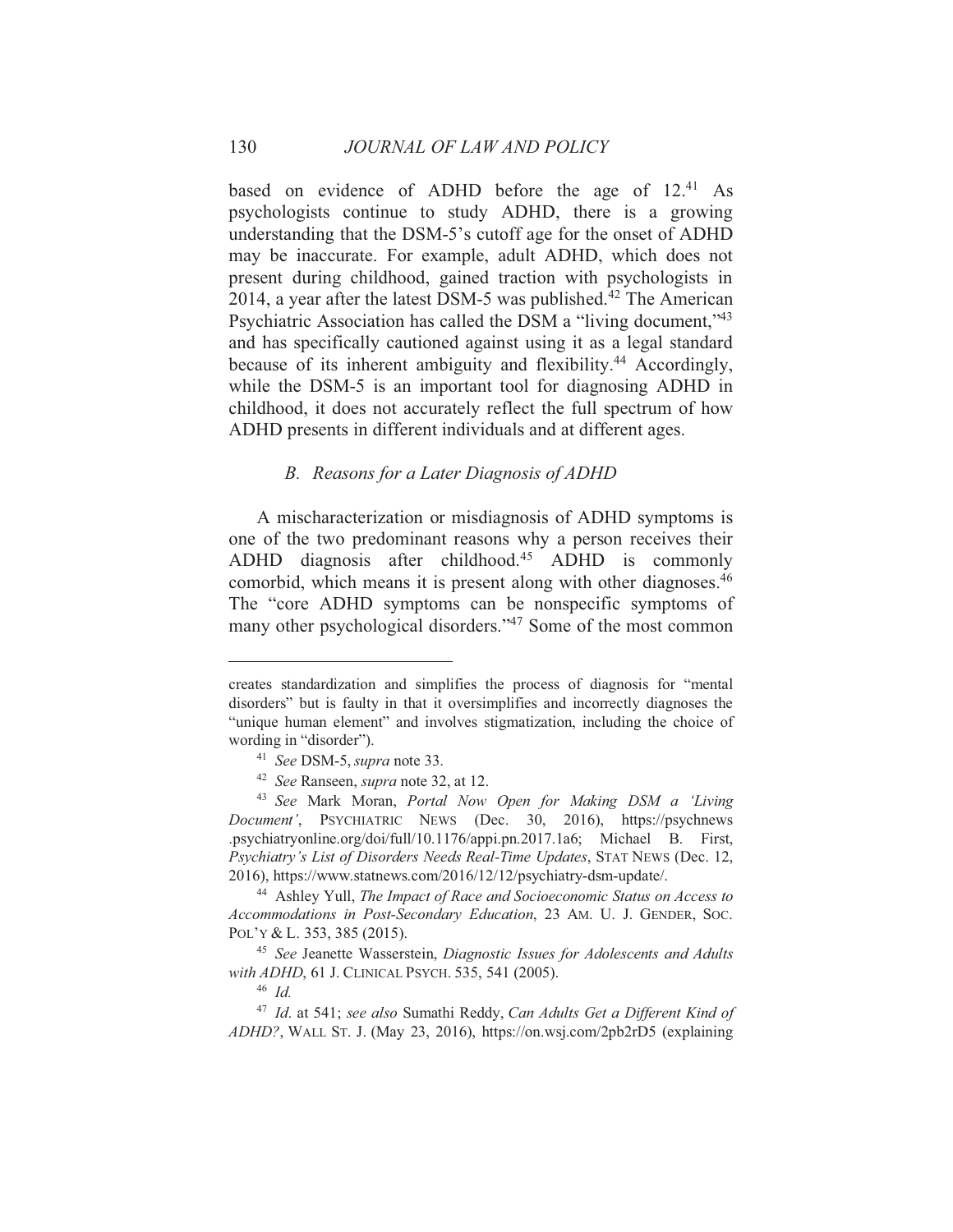comorbidities include, but are not limited to, anxiety, depression, and substance use disorders, which are not only related to ADHD but also linked to a wide variety of disabilities.<sup>48</sup> This can lead to ADHD being misdiagnosed because diagnosticians assume that these "nonspecific" ADHD symptoms are symptoms of another diagnosis.<sup>49</sup> When ADHD is present with these other diagnoses, it is easy for diagnosticians to overlook diagnosing a child with ADHD.

Masking is another reason why individuals receive a late diagnosis of ADHD.<sup>50</sup> Masking refers to the ways that people hide their symptoms of ADHD through "adaptive or compensatory skills."<sup>51</sup> Common masking strategies include benign behaviors like creating organizational systems that include to-do lists and alarms<sup>52</sup> and potentially riskier behaviors like self-medication.<sup>53</sup> Masking behaviors may differ depending on whether an individual has ADHD that presents as hyperactive-impulsive, inattentive, or a

<sup>51</sup> Impact of ADHD, ADHD INST. (Mar. 2021), https://adhdinstitute.com/burden-of-adhd/impact-of-adhd/.

that one reason individuals are not identified as having ADHD earlier is because they "actually have other disorders that can have similar symptoms to  $ADHD \ldots$ ").

<sup>&</sup>lt;sup>48</sup> See Wasserstein, *supra* note 45, at 541 (listing that comorbidities include "substance abuse [and] antisocial behavior" in addition to depression and anxiety).

<sup>&</sup>lt;sup>49</sup> See id. (stating that since many symptoms of ADHD can also be symptoms of other psychological disorders, part of the process of diagnosing ADHD includes ruling out other psychological disorders).

<sup>&</sup>lt;sup>50</sup> Reddy, *supra* note 47.

<sup>&</sup>lt;sup>52</sup> See Kate Kysow et al., *The Use of Compensatory Strategies in Adults* with ADHD Symptoms, 9 ADHD ATTENTION DEFICIT & HYPERACTIVITY DISORDERS 73, 77 (2017) (listing categories for coping with ADHD such as "adaptation," "paying attention," "organization," "external support," and "avoidance," and including examples of each such as moving from project to project, making to-do lists, setting alarms, relying on others, or avoiding long lines in stores, among other things).

<sup>&</sup>lt;sup>53</sup> See Carlos Canela et al., Skills and Compensation Strategies in Adult  $ADHD - A$  Qualitative Study, 12 PLOS ONE 1, 9, 12 (Sept. 27, 2017), https://www.ncbi.nlm.nih.gov/pmc/articles/PMC5617155/ (explaining that some individuals with ADHD reported self-medication including nicotine use or common stimulants like caffeine along with more risky substance use).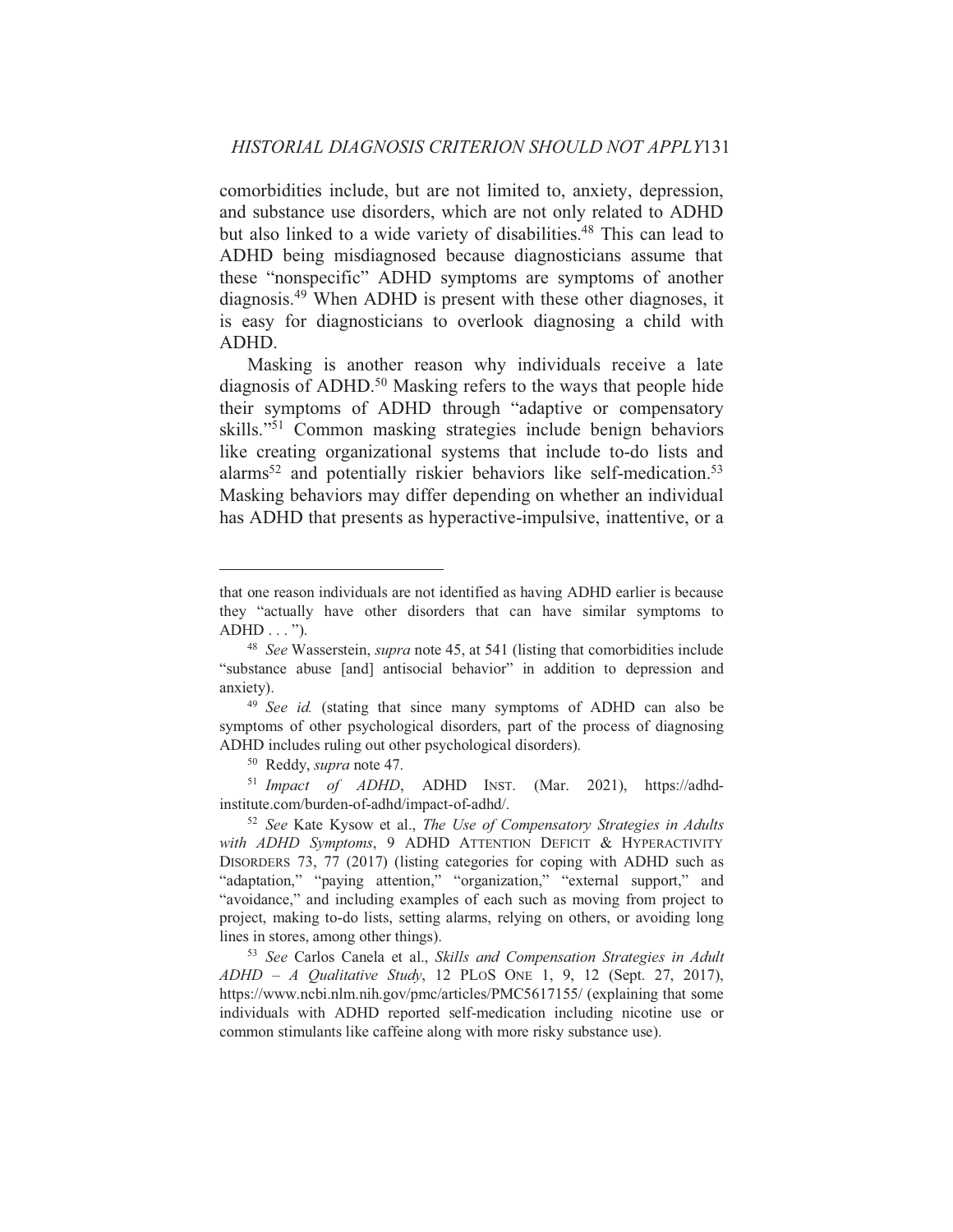combination of the two.<sup>54</sup> Hyperactive-impulsive ADHD typically presents as a person who is "fidgety, always on the go, interrupt[s] others, feel[s] restless, talk[s] a lot, make[s] snap decisions, [has] mood swings, and [is] impatient."<sup>55</sup> Hyperactive-impulsive ADHD is what is traditionally—and stereotypically—thought of as the disorder. Inattentive type ADHD often presents internally where a person may struggle "to focus, pay attention to details, stay organized, listen, and remember things."<sup>56</sup> People who "mask" their ADHD tend to show fewer stereotypical signs of ADHD and find alternative solutions to some of the problems encountered by people with ADHD. For inattentive type ADHD and females with ADHD, masking may be as simple as being quiet at school, which often causes a child to be overlooked in ADHD diagnoses.<sup>57</sup> As a consequence of masking, students may not be detected during childhood and only reach out for help once they reach secondary education because their alternative solutions no longer work effectively.<sup>58</sup>

<sup>&</sup>lt;sup>54</sup> See What is ADHD?, CTRS. FOR DISEASE CONTROL & PREVENTION, https://www.cdc.gov/ncbddd/adhd/facts.html (last updated Jan. 26, 2021) (describing the three types of ADHD as "predominantly inattentive presentation," which includes being easily distracted or forgetful, "predominantly hyperactive-impulsive presentation," which includes fidgeting, restlessness, and potentially inappropriate behavior, and "combined" presentation").

<sup>&</sup>lt;sup>55</sup> Keath Low, *How ADHD Symptoms Commonly Present in Women*, VERYWELLMIND, https://www.verywellmind.com/add-symptoms-in-women-20394 (last updated Sept. 1, 2021).

 $56$  *Id.* 

<sup>&</sup>lt;sup>57</sup> See Wasserstein, *supra* note 45, at 537–38.

<sup>&</sup>lt;sup>58</sup> Id; see also Reddy, supra note 47 ("Dr. Jaksa estimates that a bit more than half of his adult patients with ADHD were not diagnosed as children. Many of his patients, he says, excelled in school while at home. But once they get to college and are on their own, they aren't able to keep up because they lack the organizational skills needed to succeed.").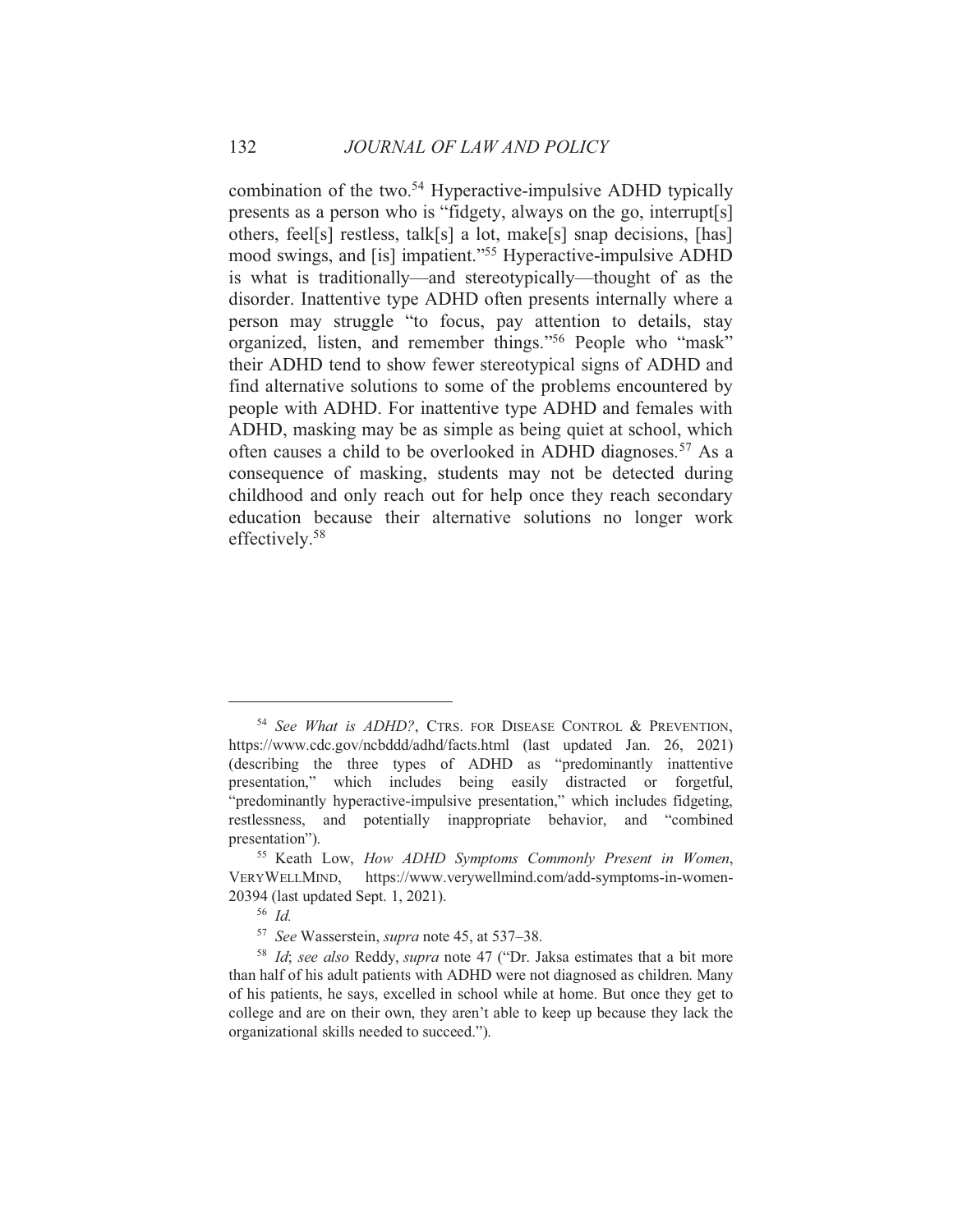#### C. Societal Factors Complicating ADHD Diagnosis

Further complicating the diagnosis of individuals with ADHD are the intersections of race, class, and gender.<sup>59</sup> In the education sphere, there is disagreement over whether data of K-12 students shows an overrepresentation<sup>60</sup> or underrepresentation<sup>61</sup> of students with disabilities according to race.<sup>62</sup> Much of the educational research finding overrepresentation thus far has focused on

<sup>&</sup>lt;sup>59</sup> See generally Dara Shifrer et al., Disproportionality and Learning Disabilities: Parsing Apart Race, Socioeconomic Status, and Language, 44 J. LEARNING DISABILITIES 246 (2011) (discussing the disproportionate identification of various socio-demographic groups with learning disabilities, though not ADHD specifically).

<sup>&</sup>lt;sup>60</sup> See Beth A. Ferri & David J. Connor, Tools of Exclusion: Race, Disability, and (Re)Segregated Education, 107 TCHRS. COLL. REC. 453, 454 (2005) (finding that "Black students are overrepresented in nine of thirteen disability categories . . . . "); see also Russell J. Skiba et al., *Disparate Access:* The Disproportionality of African American Students with Disabilities Across Educational Environments, 72 EXCEPTIONAL CHILD. 411, 411 (2006) (finding that African American students are overrepresented in five disability categories, not including ADHD).

<sup>&</sup>lt;sup>61</sup> See Paul L. Morgan et al., Racial and Ethnic Disparities in ADHD Diagnosis from Kindergarten to Eighth Grade, 132 PEDIATRICS 85, 90 (2013) (finding that "racial/ethnic minority children are much less likely than otherwise identical white children to receive an ADHD diagnosis."); see also Paul L. Morgan et al., Replicated Evidence of Racial and Ethnic Disparities in Disability Identification in U.S. Schools, 46 EDUC. RESEARCHER 305, 306 (2017) [hereinafter *Replicated Evidence*] (reaffirming that recent research supports that "race and ethnic minority children may instead be under-identified as having disabilities . . . ."). See also Philip Asherson et al., Under Diagnosis of Adult ADHD: Cultural Influences and Societal Burden, 16 J. ATTENTION DISORDERS 20S, 20S (2012) ("There is a clear bias toward under diagnosis [of ADHD] in minorities.").

 $62$  See Replicated Evidence, supra note 61, at 307 (finding that under identification is further complicated because the U.S. Department of Education "expressly states that underidentification based on race or ethnicity is discriminatory and a civil rights violation."); see also Benjamin Zablotsky & Josephine M. Alford, Racial and Ethnic Differences in the Prevalence of Attention-Deficit/Hyperactivity Disorder and Learning Disabilities Among U.S. Children Aged 3-17 Years, NCHS DATA BRIEF No. 358 1, 2 (2020), https://www.cdc.gov/nchs/data/databriefs/db358-h.pdf (finding) that the prevalence of ADHD identification differs based on race).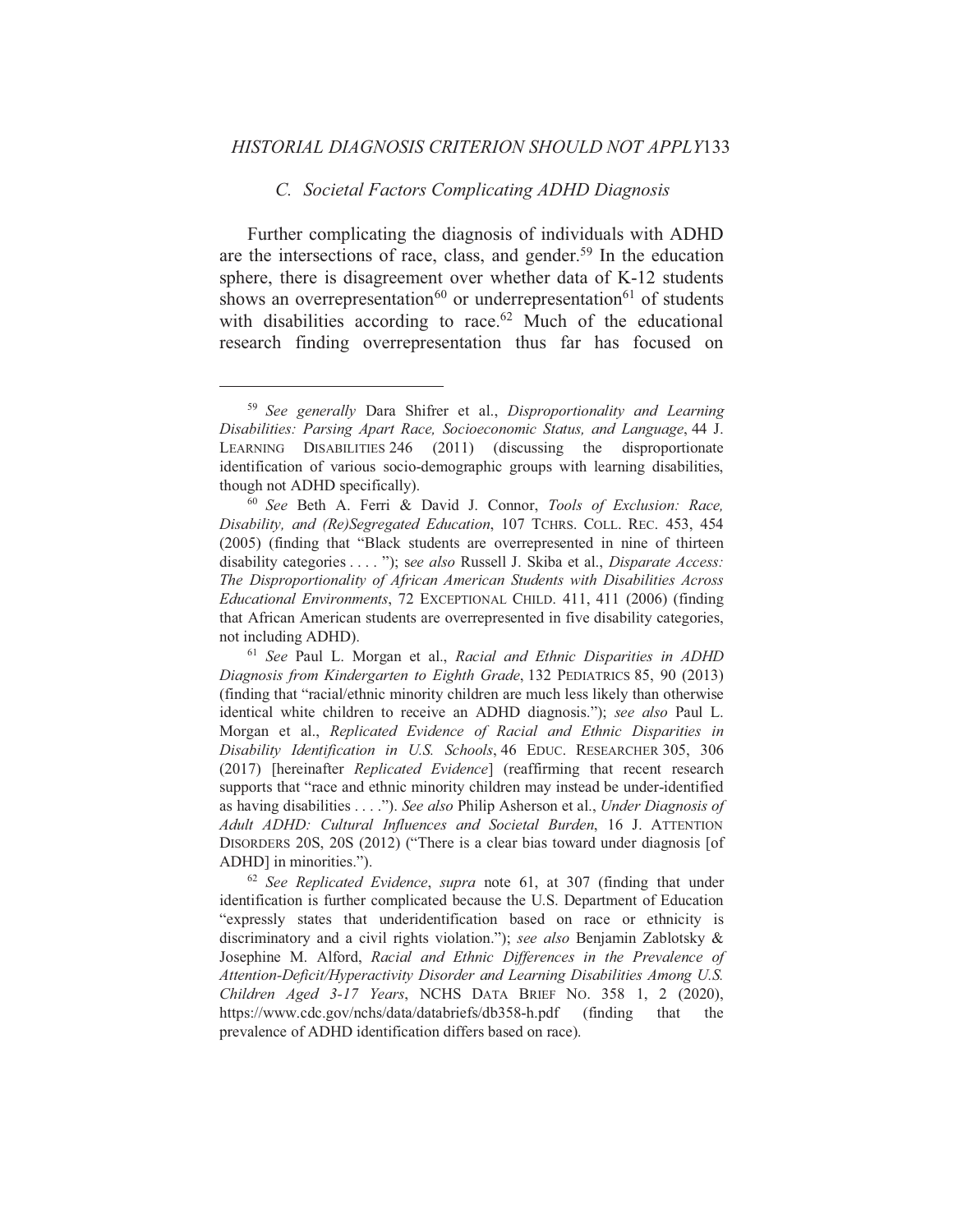learning disabilities,  $63$  and, therefore, may not be applicable to ADHD specifically.<sup>64</sup> This disagreement about over- or underidentification is further complicated by socioeconomic factors like intergenerational poverty,<sup>65</sup> school district funding,<sup>66</sup> and the state in which a student resides.<sup>67</sup> While scholars are confident that race has some bearing on diagnoses, more studies need to be specifically dedicated to racial disparities in ADHD diagnoses in children to understand how diagnosticians can and should recognize and identify ADHD in students of color.

Additionally, some scholars explain that disability diagnostic criteria "are based on male norms, such that the 'good' behavior of girls leads to their under-identification."<sup>68</sup> Females are more likely to have inattentive type ADHD, which often causes them to be

<sup>&</sup>lt;sup>63</sup> See Zawn Villines, ADHD: Is it a Learning Disability?, MED. NEWS TODAY (June 13, 2021), https://www.medicalnewstoday.com/articles/is-adhd-alearning-disability (explaining that even though ADHD can affect learning, it is not a learning disability, though ADHD is often comorbid with learning disabilities).

<sup>&</sup>lt;sup>64</sup> See generally Dara Shifrer et al., *supra* note 59 (discussing the overrepresentation of students with learning disability by minority status, gender, and socioeconomic status).

<sup>&</sup>lt;sup>65</sup> Artiles, *supra* note 12, at 329.

<sup>&</sup>lt;sup>66</sup> See Replicated Evidence, supra note 61, at 318 (noting that "greater exposure to poverty as well as living in lower-resourced inner cities" may explain the overrepresentation of "minority children[]" in special education).

<sup>&</sup>lt;sup>67</sup> Nora Gordon, Race, Poverty, and Interpreting Overrepresentation in Special Education, BROOKINGS (Sept. 20, 2017), https://www.brookings.edu /research/race-poverty-and-interpreting-overrepresentation-in-special-education/ (explaining that "[s] pecial education identification practices vary widely across and within states and districts . . . .").

<sup>68</sup> Shifrer et al., *supra* note 59, at 246; see also Patricia O. Quinn & Manisha Madhoo, A Review of Attention-Deficit/Hyperactivity Disorder in Women and Girls: Uncovering This Hidden Diagnosis, 16 THE PRIMARY CARE COMPANION FOR CNS DISORDERS PCC.13r01596 (Oct. 13, 2014), https://www.ncbi.nlm.nih.gov/pmc/articles/PMC4195638/?report=reader

<sup>(</sup>discussing the reasons that females are overlooked in ADHD diagnosis); Joseph Biederman et al., Influence of Gender on Attention Deficit Hyperactivity Disorder in Children Referred to a Psychiatric Clinic, 159 AM. J. PSYCHIATRY 36, 36–39 (2002) (finding that females with ADHD have "different clinical presentations" than males).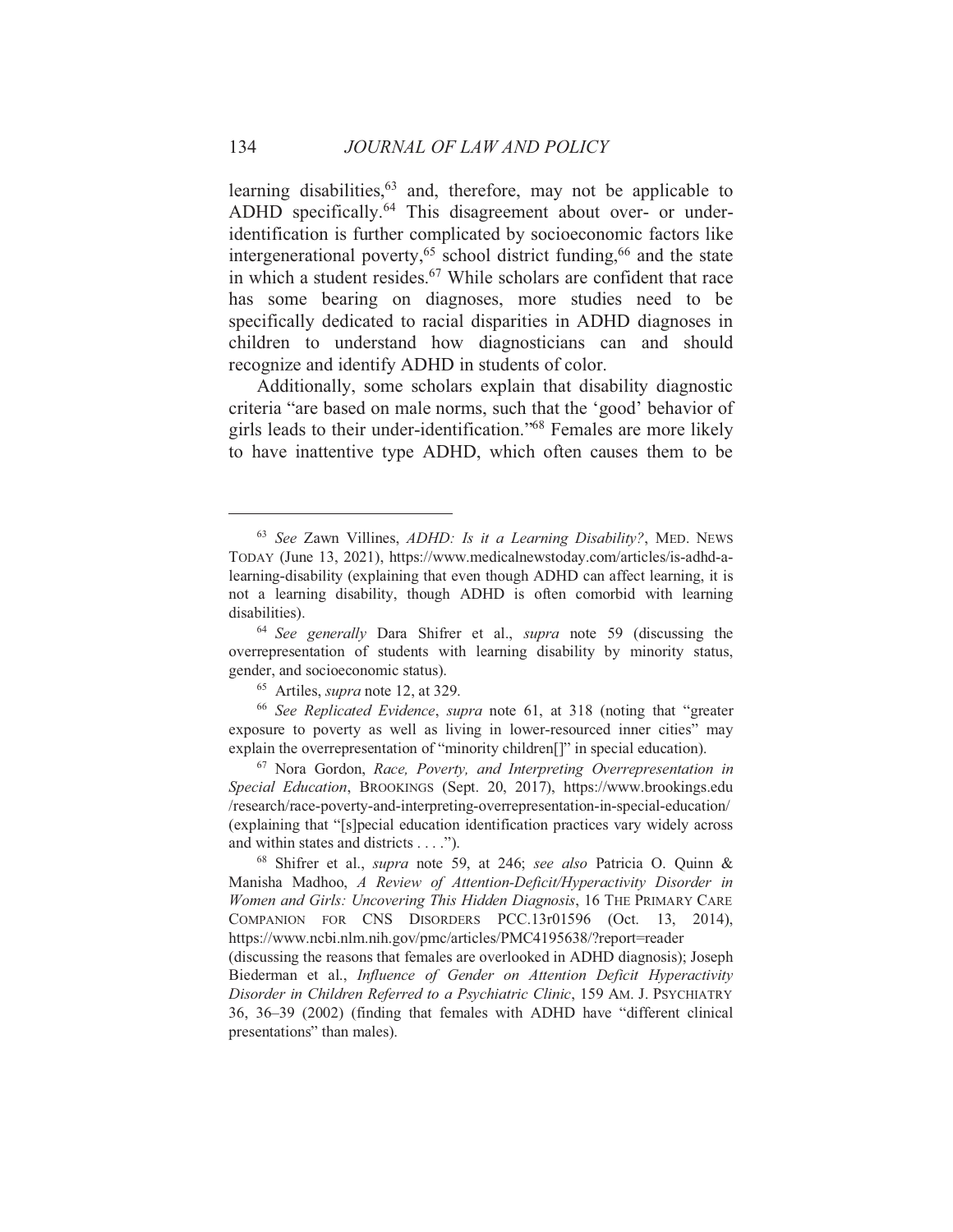overlooked in early childhood diagnosis.<sup>69</sup> This means that, because of the focus on male-stereotypical ADHD in diagnostic criteria, many females and gender non-binary children may be overlooked.<sup>70</sup> Not surprisingly this leads to more females and gender non-binary individuals seeking a diagnosis of ADHD later in adolescence or early adulthood, which partially explains why individuals diagnosed with late-onset ADHD are "more likely to be female."<sup>71</sup> While it is more likely for males to be diagnosed with ADHD during childhood, rates of adults with ADHD are more equally divided by gender.<sup>72</sup>

# II. ACCOMMODATION GUIDELINES FOR STANDARDIZED TESTING **AGENCIES**

Standardized testing agencies continue to evolve in how they evaluate accommodations requests. Before the ADA was passed in 1990, testing agencies were not required to provide reasonable accommodations to test-takers with disabilities.<sup>73</sup> In 2010, twenty years after the passage of the ADA, the Department of Justice ("DOJ") "published revised final regulations implementing the ADA regarding testing agencies" which helped to "clarify and refine issues that [had] arisen" and "contain[ed] new and updated

<sup>&</sup>lt;sup>69</sup> See Wasserstein, *supra* note 45, at 537–38; see also Biederman et al., supra note 68, at 38-39

<sup>&</sup>lt;sup>70</sup> See Ouinn & Madhoo, *supra* note 68 (explaining that females tend to be compared to "male classmates" as opposed to other females, resulting in fewer ADHD diagnoses for females); see also Biederman et al., supra note 68, at 36, 39 (finding that when females were compared to stereotypical male ADHD behaviors, females were underdiagnosed with ADHD).

<sup>&</sup>lt;sup>71</sup> Agnew-Blais et al., *supra* note 34, at 718.

<sup>&</sup>lt;sup>72</sup> Meadow Schroeder, Fourteen Signs Your Daughter May Have ADHD, THE CONVERSATION (Nov. 16, 2017), https://theconversation.com/fourteensigns-your-daughter-may-have-adhd-86377 (citing to Nancy L. Nussbaum, ADHD and Female Specific Concerns: A Review of the Literature and Clinical Implications, 16 J. ATTENTION DISORDERS 87, 88 (Oct. 5, 2011)).

<sup>&</sup>lt;sup>73</sup> See 42 U.S.C. § 12189 (2008); Dustin Shullick, *The Americans with* Disabilities Act (ADA) and Testing Accommodations. THE PROFESSIONAL  $(\mathrm{July}$  $2017$ ), http://www.proftesting.com/blog **TESTING BLOG**  $11,$ /2017/07/11/americans-disabilities-act-ada-testing-accommodations/.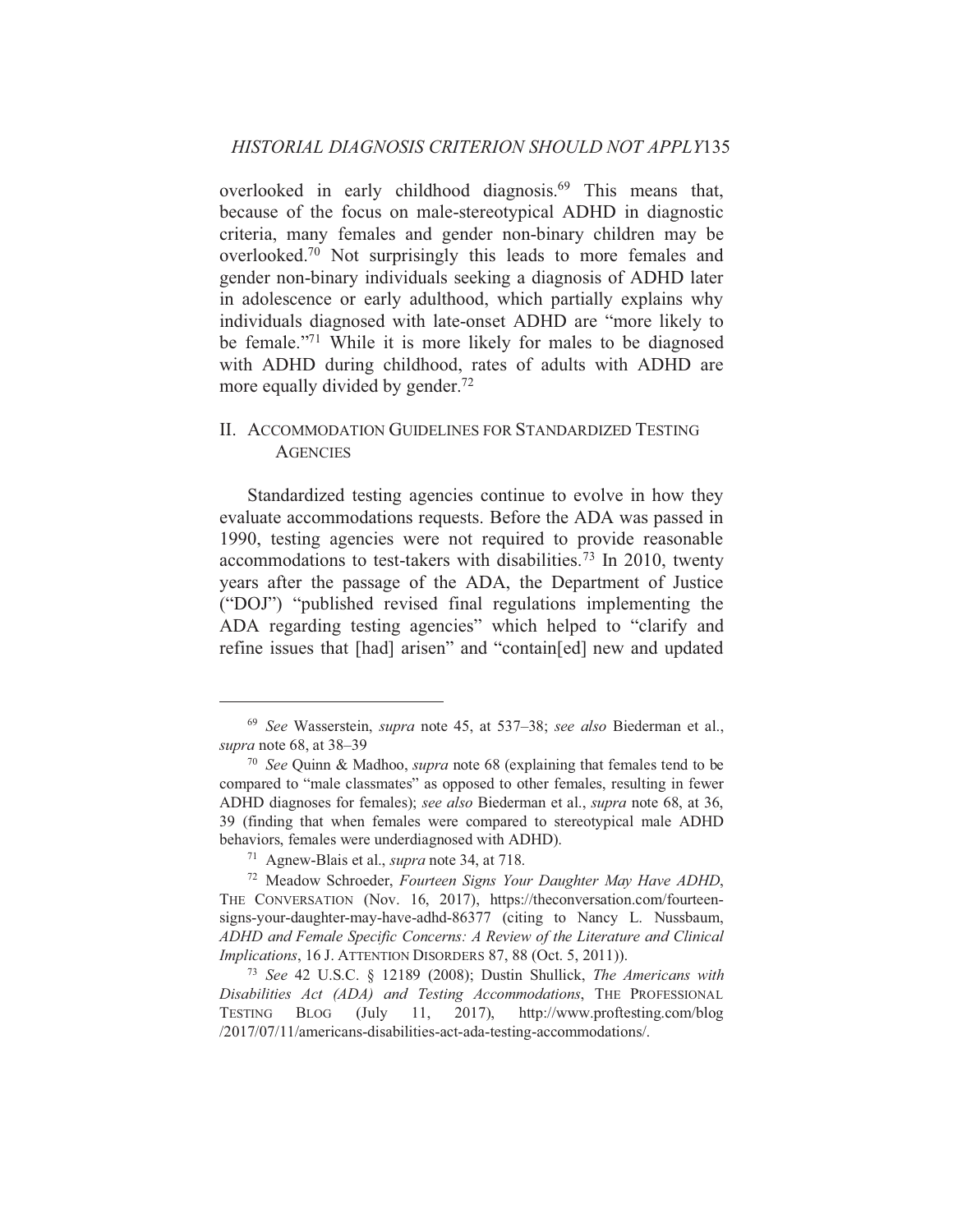requirements."<sup>74</sup> In 2014, the DOJ published further guidelines concerning "technical assistance on testing accommodations . . [to] address[] the obligations of testing entities .  $\ldots$ <sup>75</sup>. The combined guidance from the DOJ has helped to define what practices are not acceptable means of assessing accommodations for people with disabilities on standardized tests ranging from college entrance exams like the SAT and ACT to professional licensing exams like the Multistate Bar Exam (MBE) or the United States Medical Licensing Examination (USMLE).<sup>76</sup> The DOJ has deemed two practices unacceptable: the history of flagging the test scores of test-takers with disabilities and denying requests for accommodations because of prior academic success.<sup>77</sup>

# A. The History of Flagging Test Scores

Prior to the early 2000s, standardized testing agencies regularly flagged the test scores of test takers with accommodations.<sup>78</sup> According to the DOJ, "'[f]lagging' is the policy of annotating test scores or otherwise reporting scores in a manner that indicates the exam was taken with a testing accommodation."<sup>79</sup> Essentially, flagging adds an asterisk next to the student's score and tells an admissions office that the student took the test with an accommodation. In a series of court cases against different testing agencies, plaintiffs argued that the practice of flagging discriminated against test-takers with disabilities.<sup>80</sup> For example, "[i]n the overwhelming majority of admissions offices, postsecondary program admission officers inherently believed that a flag was indicative of a disability  $\dots$  <sup>381</sup>. In this way, flagging allowed postsecondary schools to "particularly identify students"

<sup>&</sup>lt;sup>74</sup> See Shullick, *supra* note 73.

<sup>&</sup>lt;sup>75</sup> U.S. DEP'T OF JUST. C. R. DIV., *supra* note 1.

 $76$  See id. at 2.

 $77$  See id. at 3, 8.

<sup>&</sup>lt;sup>78</sup> See Moss, *supra* note 20, at 217.

<sup>&</sup>lt;sup>79</sup> U.S. DEP'T OF JUST. C. R. DIV., *supra* note 1.

<sup>&</sup>lt;sup>80</sup> See Moss, *supra* note 20, at 217 (discussing the use of flagging and how the practice is discriminatory against students with disabilities).

 $81 \text{ Id}$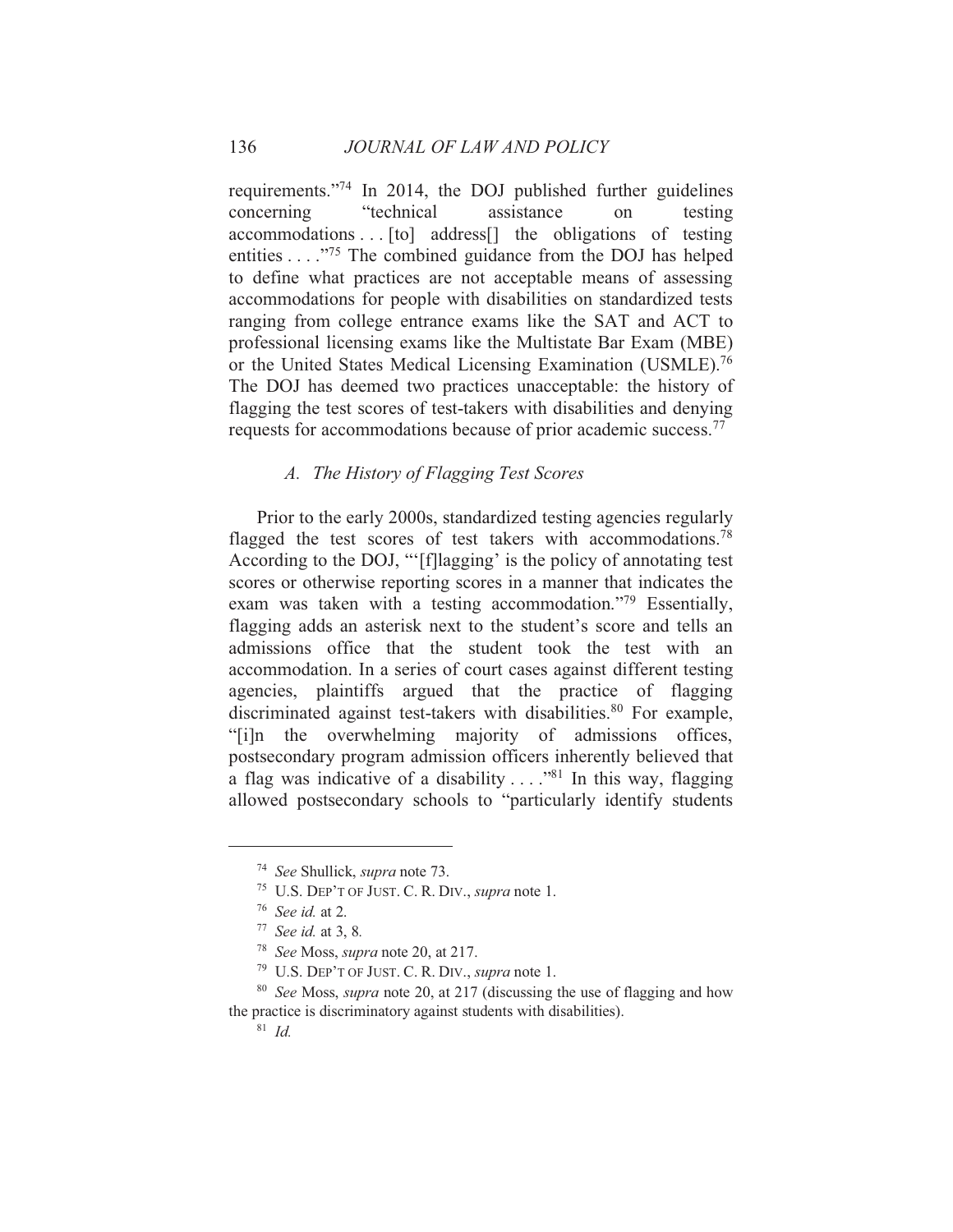with disabilities during the admissions process, which is prohibited under federal regulations."<sup>82</sup>

In 2000, Breimhorst v. Educational Testing Service<sup>83</sup> served as the death knell for flagging.<sup>84</sup> In *Breimhorst*, a plaintiff without hands took the Graduate Management Admission Test (GMAT) with accommodations allowing the use of a computer and extra time.<sup>85</sup> The plaintiff alleged that the Educational Testing Service (ETS) score report, which flagged his score with the note "[s]cores] obtained under special conditions," discriminated against testtakers with disabilities.<sup>86</sup> Following this case, the ETS, which administers graduate school admissions exams like the Graduate Record Exam (GRE) and GMAT, agreed to stop flagging test scores on their exams.<sup>87</sup>

In 2002, the College Board followed suit and announced that it would stop flagging test scores on the Preliminary SAT (PSAT), Advanced Placement (AP) exams, and the SAT beginning in 2003.88 The American College Test (ACT) announced its decision to stop flagging test scores shortly thereafter, but also announced heightened standards for receiving accommodations in an effort to curb abuse.<sup>89</sup> The Law School Admission Council (LSAC)

<sup>&</sup>lt;sup>82</sup> *Id.* at 220 (citing to 34 C.F.R. § 104.42(b)(4)).

<sup>83</sup> Breimhorst v. Educ. Testing Serv., No. C-99-CV-3387, 2000 WL 34510621, at \*1 (N.D. Cal. Mar. 27, 2000).

<sup>&</sup>lt;sup>84</sup> See id.; see also Moss, *supra* note 20, at 218 ("Flagging began coming to its abrupt end in 2000 with the landmark case Breimhorst v. Educational Testing Service.").

<sup>&</sup>lt;sup>85</sup> See Breimhorst, 2000 WL 34510621, at  $*1-2$ .

 $86$  *Id.* 

<sup>&</sup>lt;sup>87</sup> See Kenneth R. Weiss, Firm Agrees to Stop Flagging Disabled Students' Test Scores, L.A. TIMES (Feb. 8, 2001), https://www.latimes.com/archives/laxpm-2001-feb-08-mn-22757-

story.html#:~:text=The%20Educational%20Testing%20Service%20announced, by%20colleges%20and%20graduate%20schools; Moss, supra note 20, at 218.

<sup>&</sup>lt;sup>88</sup> See Tamar Lewin, *Abuse Feared as SAT Test Changes Disability Policy*, N.Y. TIMES (July 15, 2002), https://www.nytimes.com/2002/07/28/us/act-endsflags-on-test-scores-of-the-disabled.html?searchResultPosition=1; Moss, supra note 20, at 218.

<sup>&</sup>lt;sup>89</sup> See Tamar Lewin, ACT Ends Flags on Test Scores of the Disabled, N.Y. TIMES (July 28, 2002), https://www.nytimes.com/2002/07/28/us/act-ends-flagson-test-scores-of-the-disabled.html?searchResultPosition=1; see also Moss,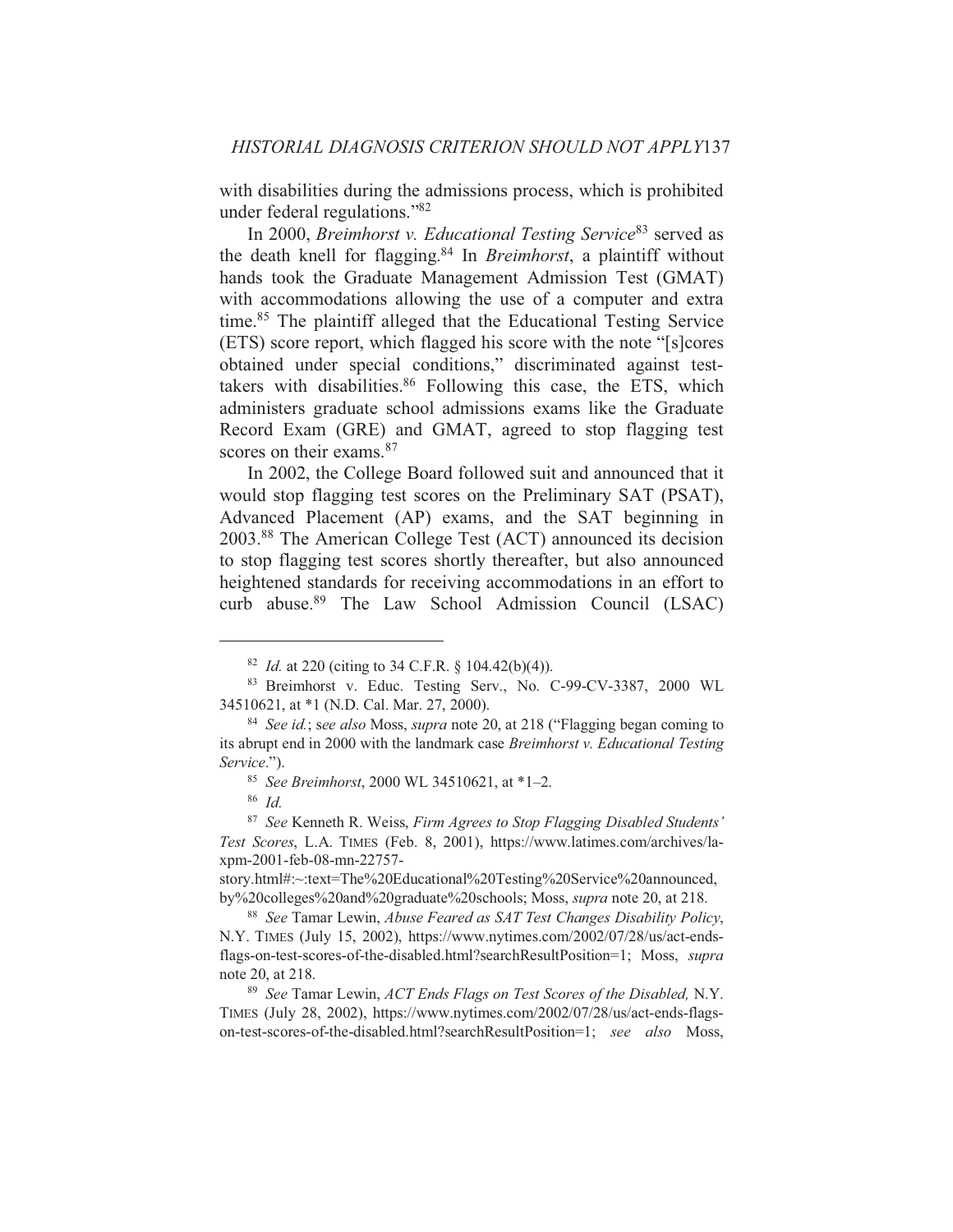originally decided to retain the practice of flagging test scores in  $2003<sup>90</sup>$  but changed course in 2014, agreeing to stop flagging Law School Admission Test ("LSAT") scores in a settlement agreement with the California Department of Fair Employment and Housing.<sup>91</sup> In this settlement, unlike the ACT, the "LSAC also agreed to streamline the accommodation process...[which] would almost automatically grant accommodations to any disabled test-taker who had previously received an accommodation on another standardized test relating to postsecondary school admissions . . . . "92 Following *Binno v. ABA*, <sup>93</sup> the LSAC is in the process of removing the logic games section from the LSAT, which requires diagramming to solve complex analytical reasoning questions. In *Binno*, the plaintiff, a blind man, sued the American Bar Association ("ABA"), arguing that "his disability made the visual and spatial reasoning of the LSAT logic games virtually impossible."<sup>94</sup> While the Sixth Circuit dismissed the plaintiff's claims for naming the ABA instead of LSAC,<sup>95</sup> the LSAC did announce in October 2019 that it will remove the logic games section from the LSAT over a period of four years, or by October 2023.96 Finally, in 2015, the Medical College Admissions Test ("MCAT") announced that it would end flagging by 2016.97

138

supra note 20, at 219 ("[The] ACT decided independently of the SAT lawsuit to stop the flagging practices, but it also increased the standards necessary to receive accommodations . . . .").

<sup>&</sup>lt;sup>90</sup> See Moss, *supra* note 20, at 220–21.

<sup>&</sup>lt;sup>91</sup> See Press Release, Law School Admission Council Agrees to Systematic Reforms and \$7.73 Million Payment to Settle Justice Department's Nationwide Disability Discrimination Lawsuit, DEP'T OF JUST. (May 20, 2014), https://www.justice.gov/opa/pr/law-school-admission-council-agrees-systemicreforms-and-773-million-payment-settle-justice; Moss, *supra* note 20, at 217, 221.

 $92$  Moss, *supra* note 20, at 223–24.

<sup>&</sup>lt;sup>93</sup> See Binno v. ABA, 826 F.3d 338 (6th Cir. 2016); Staci Zaretsky, Major Changes Coming to the LSAT with Removal of Logic Games Section, ABOVE THE LAW (Oct. 8, 2019, 1:43 PM), https://abovethelaw.com/2019/10/majorchanges-coming-to-the-lsat-with-removal-of-logic-games-section/.

<sup>&</sup>lt;sup>94</sup> Moss, *supra* note 20, at 227.

<sup>&</sup>lt;sup>95</sup> See Binno, 826 F.3d at 348.

<sup>&</sup>lt;sup>96</sup> See Moss, *supra* note 20, at 227; see also Zaretsky, *supra* note 93.

<sup>&</sup>lt;sup>97</sup> See Moss, *supra* note 20, at 226.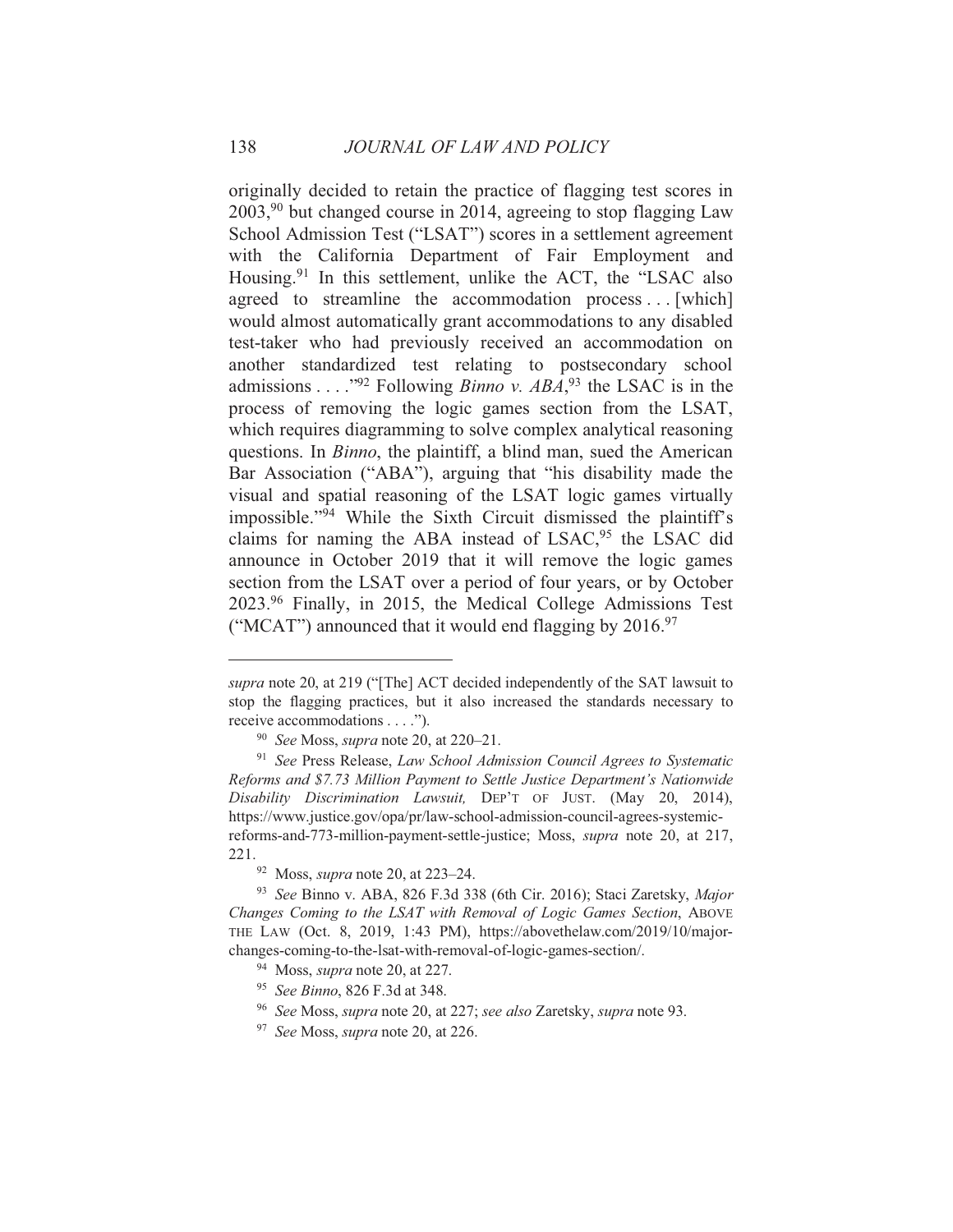The DOJ issued guidelines in 2014 to "clarify and refine issues" that have arisen" since the creation of the ADA regarding testing accommodations.<sup>98</sup> It explained that the practice of flagging discriminates against test-takers with disabilities because "[f] lagging announces to anyone receiving the exam scores that the test-taker has a disability and suggests that the scores are not valid or deserved" and actually works to "discourage[] test-takers with disabilities from exercising their right to testing accommodations under the ADA for fear of discrimination."<sup>99</sup> Though most standardized testing agencies had already agreed to end the practice of flagging by 2014, the DOJ also explicitly condemned the practice of flagging as incompatible with the purpose of the ADA.<sup>100</sup> The DOJ advised that "[t]esting entities should report accommodated scores in the same way they report scores generally" so as not to discriminate against test-takers with disabilities.<sup>101</sup> Even when testing entities have decided to use a practice that is discriminatory against students with disabilities, the DOJ has the ability to advise testing entities on the correct interpretation of the ADA, ultimately improving the process of requesting accommodations for people with disabilities.

#### **B.** Prior Academic Success

The 2014 DOJ guidelines also addressed the issue of testing entities penalizing students with disabilities for prior academic success.<sup>102</sup> Specifically, the DOJ stressed that "[a] history of academic success does not mean that a person does not have a disability that requires testing accommodations."<sup>103</sup> Similarly, the Department of Education made it clear that just because a student with ADHD "is not receiving special education or related services, and is achieving good grades in academically rigorous classes . . . [does not mean that the] student is not substantially

<sup>&</sup>lt;sup>98</sup> U.S. DEP'T OF JUST. C. R. DIV., *supra* note 1.

 $99$  *Id.* at 8.

 $100$  *Id.* 

 $101$  *Id.* 

 $102$  *See id.* at 3-4.

 $103$  *Id.*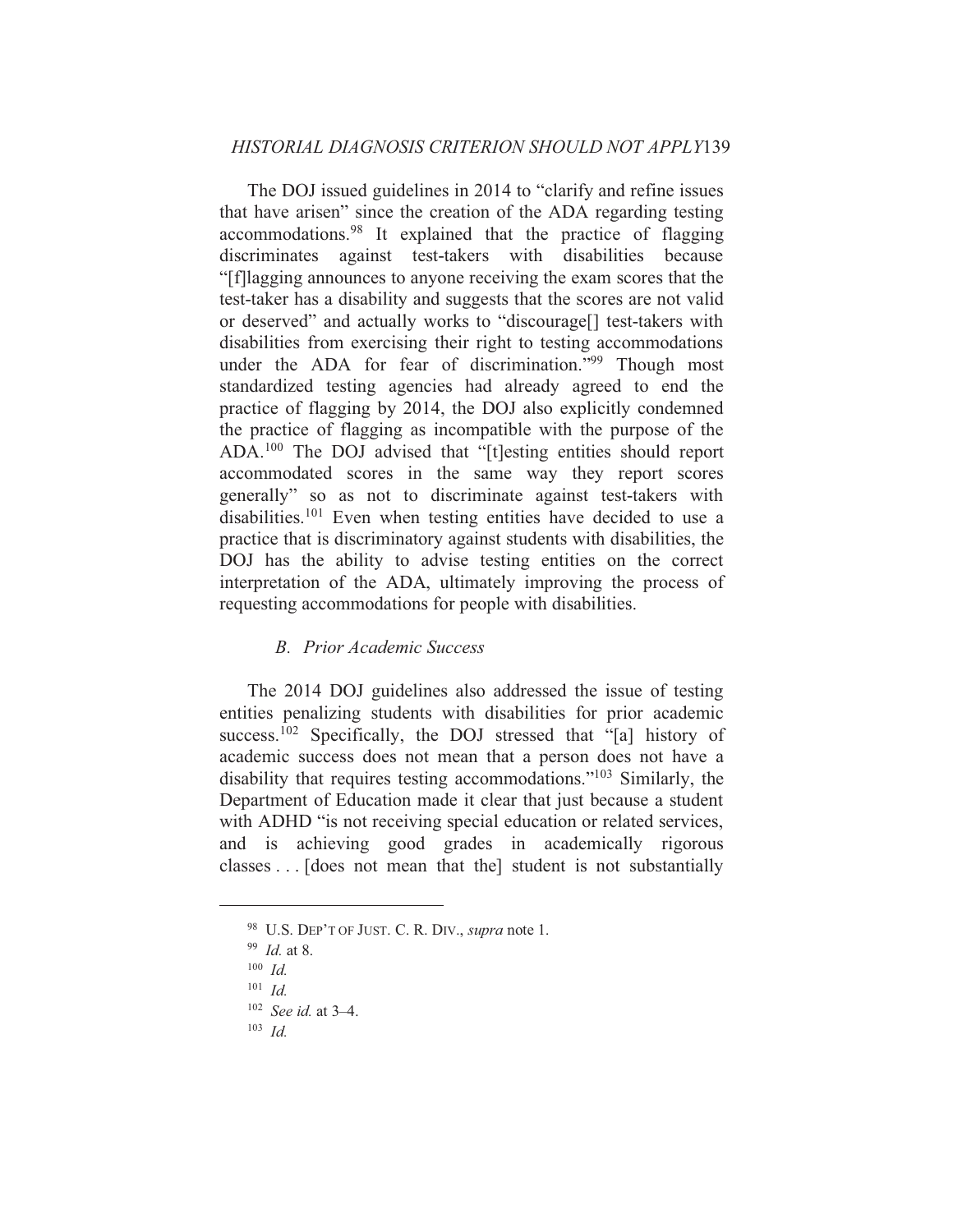limited in a major life activity and therefore is not a person with a disability."<sup>104</sup> The Congressional Record accompanying The Americans with Disabilities Act Amendments Act of 2008 ("ADAAA") clarified that, "[w]hen considering the condition, manner, or duration in which an individual with a specific learning disability performs a major life activity, it is critical to reject the assumption that an individual who has performed well academically cannot be substantially limited in activities such as learning, reading, writing, thinking, or speaking."<sup>105</sup> The Congressional Record of the ADAAA notes a similar, but distinct point, "that an individual with an impairment that substantially limits a major life activity should not be penalized when seeking protection under the ADA simply because he or she managed their own adaptive strategies or received accommodations (including informal or undocumented ones) that have the effect of lessening the deleterious impacts of their disability."<sup>106</sup> If students with disabilities cannot be penalized for past academic success, then students who have masked their ADHD should not be penalized through the history of diagnosis criterion ("HDC") because their misdiagnosis hinges on their past academic success.

The guidance issued from the DOJ put testing agencies on notice that practices like flagging and penalizing students for prior academic success are incompatible with the purpose of providing accommodations to students with disabilities under the ADA.<sup>107</sup> While testing entities may be increasingly more attuned to accommodations request practices that discriminate against testtakers with disabilities, the DOJ can and should step in and provide preemptive and corrective guidelines to amend the process by which testing agencies determine accommodations requests by test-takers with disabilities.

140

<sup>&</sup>lt;sup>104</sup> Office for Civil Rights, *Questions and Answers on the ADA* Amendments Act of 2008 for Students with Disabilities Attending Public Elementary and Secondary Schools, U.S.  $DEF$ <sup> $T$ </sup>  $OF$ EDUC. https://www2.ed.gov/about/offices/list/ocr/docs/dcl-504faq-201109.html  $\int$ updated Jan. 10, 2020).

<sup>&</sup>lt;sup>105</sup> 154 CONG. REC. 18515, 18518 (2008) (Explanation of the Bill and Manager's View Overview); id.

<sup>&</sup>lt;sup>106</sup> 154 CONG. REC. at 18519.

<sup>&</sup>lt;sup>107</sup> U.S. DEP'T OF JUST. C. R. DIV., *supra* note 1, at 8.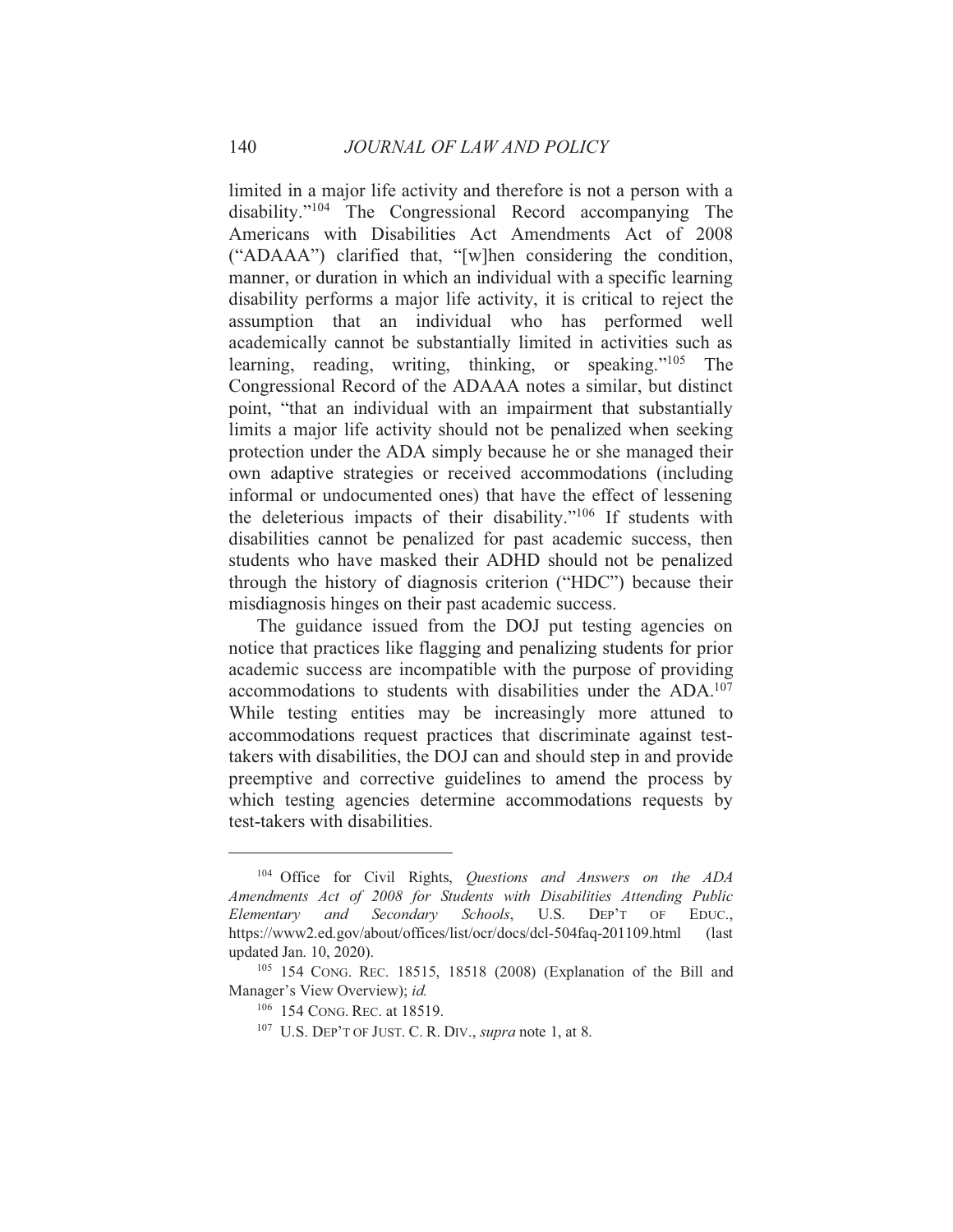# **III. CURRENT STANDARDIZED TESTING AGENCY ACCOMMODATIONS FOR ADHD**

The standardized testing agencies that are required by the ADA to provide reasonable accommodations to people with disabilities include "[e]xams administered by any private, state, or local government entity related to applications, licensing, certification, or credentialing for secondary or postsecondary education,<br>professional, or trade purposes . . . . "<sup>108</sup> When determining whether to grant or deny a test-taker's request for accommodations under the ADA, standardized testing agencies must determine whether an individual with a disability is "substantially limited' in a major life activity."<sup>109</sup> While considering whether an individual's impairment rises to the level of a disability, testing agencies may request documentation so long as the requested documentation is "narrowly tailored to the information needed to determine the nature of the candidate's disability and his or her need for the requested testing accommodation."<sup>110</sup> Standardized testing agencies often ask for documentation listing prior diagnostic history (history of diagnosis) and proof of prior testing accommodations (either formal or informal).<sup>111</sup>

#### A. College Level Standardized Tests

Most college entrance standardized testing companies use the HDC as one of many factors to determine whether individuals need accommodations for standardized tests.<sup>112</sup> Testing agencies will base their accommodation decisions  $_{\text{on}}$ prior often accommodations that an individual has received<sup>113</sup> by asking for

<sup>&</sup>lt;sup>108</sup> Id. at 2 (regulating exams set by private, state, or local governments, generally); see also 28 C.F.R. § 36.309 (2012) (regulating exams administered by private entities, exclusively).

<sup>&</sup>lt;sup>109</sup> U.S. DEP'T OF JUST. C. R. DIV., *supra* note 1, at 3; *see also* 42 U.S.C. §  $12102(1)(a)$  (defining a person with a disability as suffering from "a physical or mental impairment that substantially limits one or more major life activities.").

 $110$  U.S. DEP'T OF JUST, C. R. DIV., *supra* note 1, at 5.

 $111$  *Id.* 

<sup>&</sup>lt;sup>112</sup> See COLL. BD., *supra* note 36; ACT, *supra* note 36.

<sup>&</sup>lt;sup>113</sup> See COLL, BD., *supra* note 36: ACT, *supra* note 36.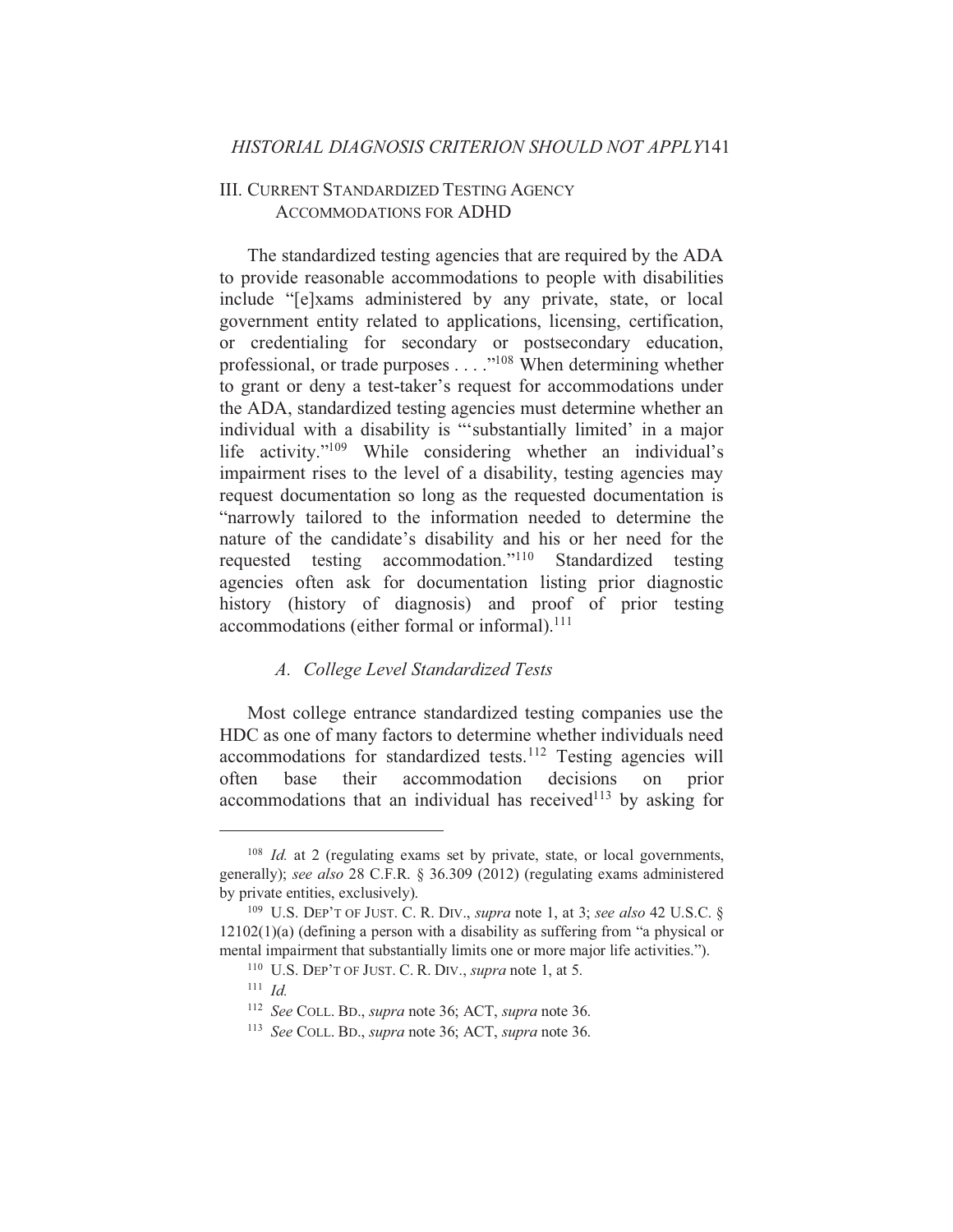proof of whether a test-taker received prior accommodations under the Individuals with Disabilities Education Act ("IDEA")<sup>114</sup> or Section 504 of the Rehabilitation Act.<sup>115</sup> Students who have not received accommodations under IDEA or Section 504 must prove that they have received informal accommodations on tests, <sup>116</sup> or in the case of the ACT, "a detailed explanation" of why a student has not had accommodations in the past but needs them on the ACT.<sup>117</sup> For example, students who were homeschooled or attended private education would need to provide proof they received informal  $accommodations.$ <sup>118</sup>

Informal accommodations, though more difficult to prove, can help a student with a recent diagnosis of ADHD who has been misdiagnosed previously by showing that they have a history of accommodations.<sup>119</sup> For example, a student who recently received a diagnosis for ADHD, but who may have received accommodations for anxiety in the past, can still prove a history of accommodations.<sup>120</sup> For some students who have received informal accommodations in the past, they may not have needed to have a

142

<sup>&</sup>lt;sup>114</sup> See 34 C.F.R. § 300 (2021); COLL. BD., *supra* note 36; ACT, *supra* note 36.

<sup>&</sup>lt;sup>115</sup> See 34 C.F.R. § 104 (2021); COLL. BD., *supra* note 36; ACT, *supra* note 36.

<sup>&</sup>lt;sup>116</sup> See COLL. BD., *supra* note 36 (explaining that the College Board allows students to include evidence of informal accommodations through "[t]eacher observations").

<sup>&</sup>lt;sup>117</sup> ACT, *supra* note 36. See Abigail Sullivan Moore, *Accommodations*  $N.Y.$ **TIMES** (Nov.  $\overline{4}$ .  $2010$ ), https://www.nytimes.com Angst, /2010/11/07/education/edlife/07strategy-t.html?auth=login-email&login=email (explaining that the ACT is "considered the tougher of the two" to acquire accommodations, even using "the same documentation").

<sup>&</sup>lt;sup>118</sup> See Moss, *supra* note 20, at 209-10.

<sup>&</sup>lt;sup>119</sup> See U.S. DEP'T OF JUST. C. R. DIV., *supra* note 1, at  $6-7$  (advising testing agencies that "[a]n absence of previous formal testing accommodations does not preclude a candidate from receiving testing accommodations").

 $120$  See id. at 7 (describing an example of informal testing accommodations that could apply to "[a] student with a diagnosis of ADHD and an anxiety  $disorder \dots$ ").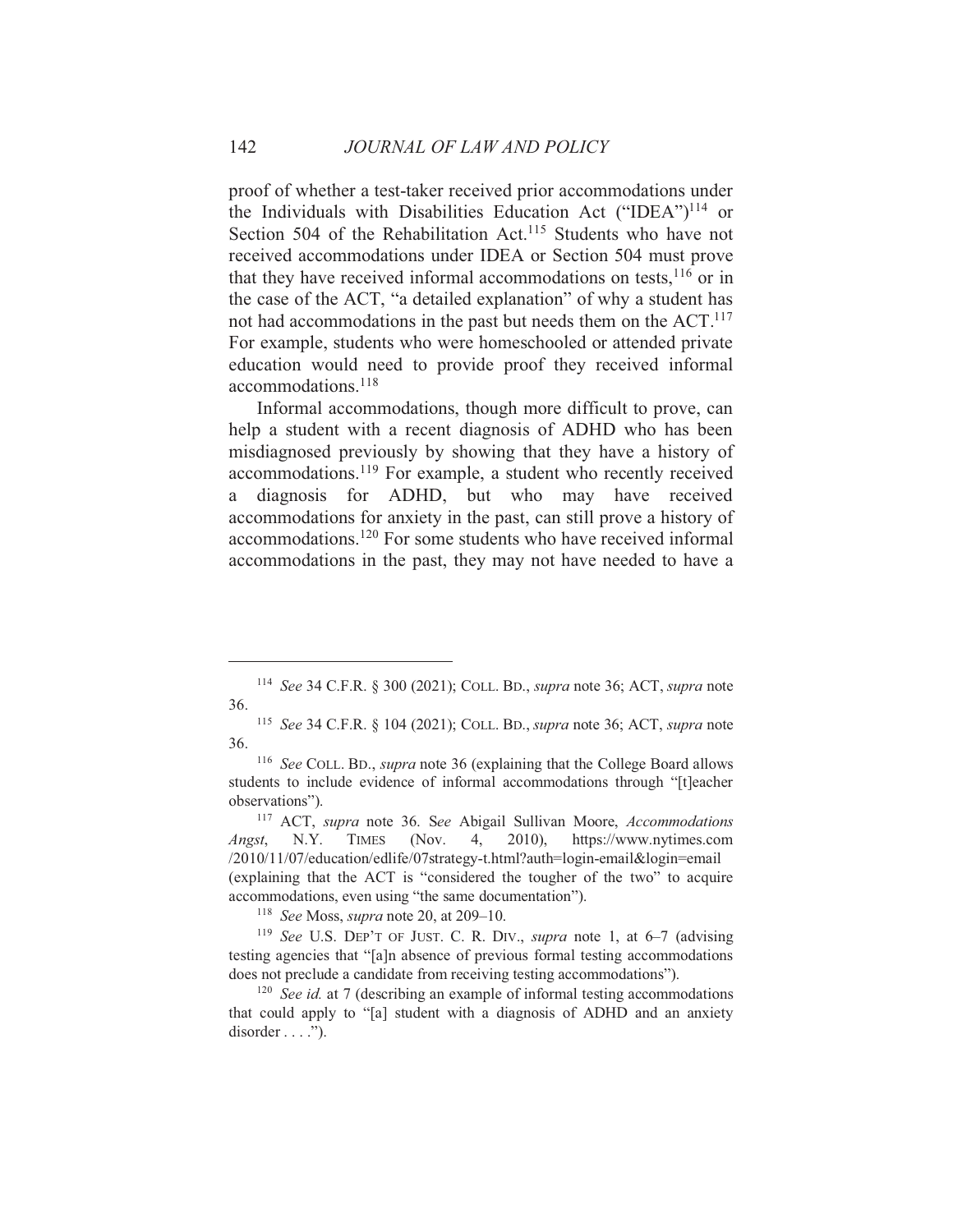formal diagnosis of ADHD until applying for college entrance tests like the SAT and ACT.<sup>121</sup>

Unfortunately for students with a late diagnosis of ADHD, testing agencies are suspicious of late diagnoses and the skepticism was present even before the recent Operation Varsity Blues cheating scandal, in which wealthy parents paid for disability diagnoses that enabled their children to receive extra time on standardized tests.<sup>122</sup> The 2019 Operation Varsity Blues scandal created an increased incentive for college-entrance standardized testing agencies to discourage people who "shop" for a diagnosis to increase their standardized testing scores.<sup>123</sup> The scandal publicized the phenomena of individuals "shopping" for ADHD diagnoses and parents who game the accommodations system for their children without disabilities. <sup>124</sup> Testing agencies' heightened suspicion of late diagnoses harms the prospects of students with ADHD who are diagnosed later due to no fault of their own. In large part, the history of prior accommodation requirements by testing agencies attempts to sort out false ADHD diagnoses, but the issue is that it does so at the cost of some legitimate test-takers with recent diagnoses of ADHD.<sup>125</sup>

 $121$  See Whitney Hollins, Does My Child Need to be Evaluated to Qualify for SAT Test Accommodations?, UNDERSTOOD, https://www.understood.org /en/school-learning/partnering-with-childs-school/tests-standards/does-mychild-need-to-be-evaluated-to-qualify-for-sat-test-accommodations (last visited Nov. 4, 2020) (explaining that to receive an accommodation on the SATs, a student needs a formal evaluation).

<sup>&</sup>lt;sup>122</sup> See Moore, supra note 117; see also Mitch Prinstein, The Truth About Getting Extra Time on the SAT, PSYCHOLOGYTODAY (June 26, 2019), https://www.psychologytoday.com/us/articles/201906/the-truth-about-gettingextra-time-the-sat (explaining how students with disabilities "may now have an additional obstacle to contend with: Widespread suspicion, in the aftermath of the blockbuster college admissions scandal code-named Operation Varsity Blues, of the very accommodations [students with disabilities] need to thrive").

<sup>&</sup>lt;sup>123</sup> See Prinstein, *supra* note 122 (explaining how "there may be a small number of clinicians willing to sign off on documentation for families with flimsy claims but substantial ability to pay  $\dots$ .").

 $124$  See id.

<sup>&</sup>lt;sup>125</sup> See Sampat & Grant, *supra* note 32, at 292–93 (2012) (listing the legitimate reasons why an individual may not receive a diagnosis for ADHD in childhood).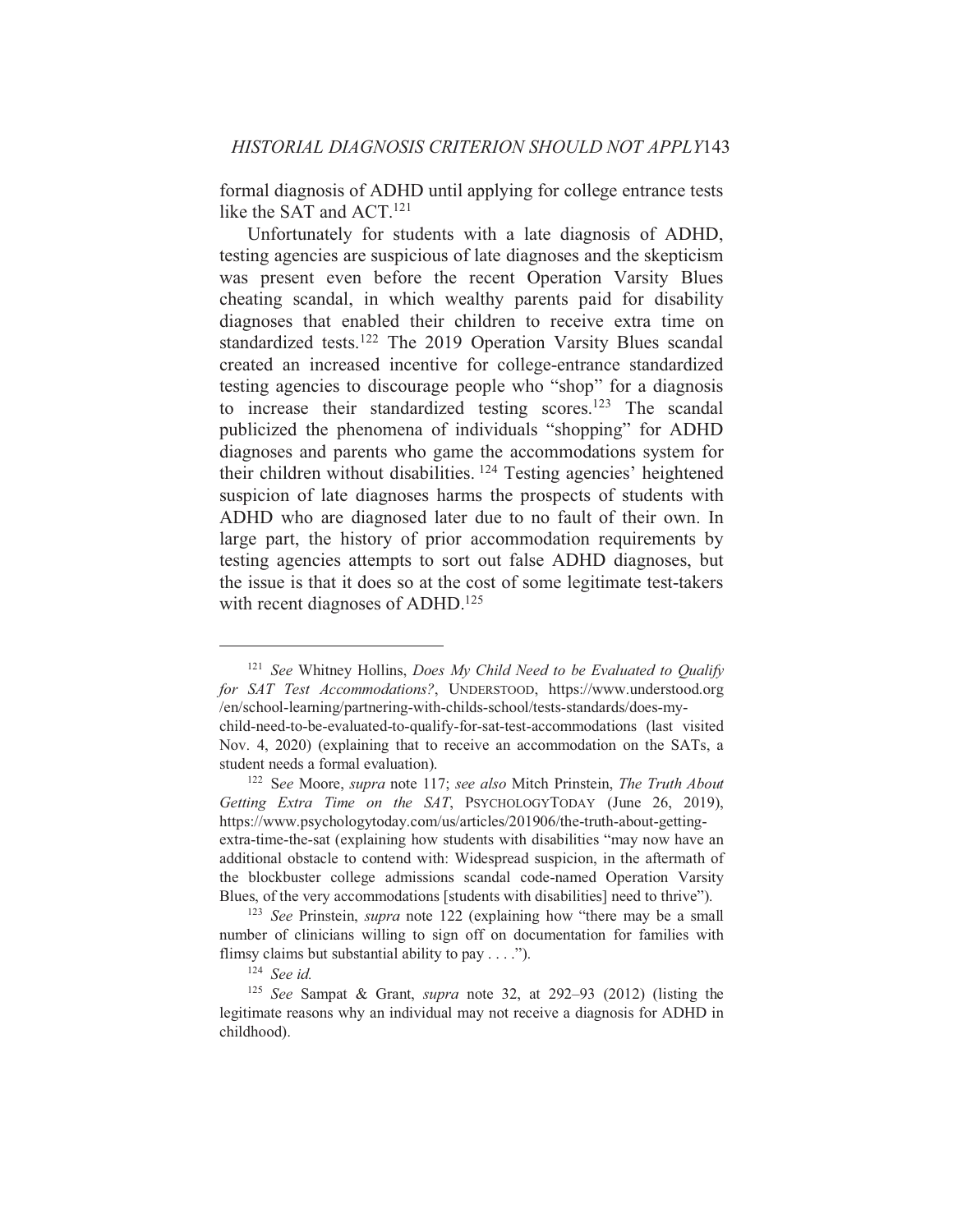#### **B.** Graduate School Level Standardized Tests

Graduate school admission exams, like the GRE, LSAT, and MCAT, also require that test-takers provide a history of prior accommodations and strongly recommend proof of diagnostic history.<sup>126</sup> Test-takers who have just recently received a diagnosis of ADHD may face similar difficulty showing a history of prior accommodations for graduate school exams because their late diagnosis inhibited them receiving accommodations in college.<sup>127</sup> In other words, the prior accommodations requirement is diagnostic history by another name.

Test-takers often sit for graduate school admissions exams either during or after college, so it seems sensible for graduate school admission testing agencies to base their accommodations on prior accommodations received in college. Unfortunately, this practice does not take into consideration that higher education accommodations differ from disability services in K-12 education<sup>128</sup> because accommodations in higher education are covered by different laws, namely Section 504 of the Rehabilitation Act<sup>129</sup> and the ADA.<sup>130</sup> In higher education, students

<sup>&</sup>lt;sup>126</sup> See OFF. OF DISABILITY POL'Y, EDUC. TESTING SERV., GUIDELINES FOR DOCUMENTATION OF ATTENTION-DEFICIT/HYPERACTIVITY DISORDER (ADHD) **IN ADOLESCENTS AND** ADULTS.  $3 - 6$  $(3d)$ ed. 2016), https://www.ets.org/s/disabilities/pdf/documenting adhd.pdf; LSAC Policy on Accommodations for Test Takers with Disabilities, L. SCH. ADMISSION COUNCIL, https://www.lsac.org/lsat/lsac-policy-accommodations-test-takersdisabilities (last visited Nov. 4, 2020); Submitting Your Initial Application, ASS'N OF AM. MED. COLLS., https://students-residents.aamc.org/applyingmedical-school/article/applying-accommodations/ (last visited Nov. 4, 2020).

<sup>&</sup>lt;sup>127</sup> See Moss, *supra* note 20, at 213–14.

<sup>&</sup>lt;sup>128</sup> K-12 is covered by IDEA and Section 504 of the Rehabilitation Act which require that children with disabilities receive testing accommodations as part of their Individual Education Plan or 504 Plan until they graduate high school or age out of high school. See generally 20 U.S.C. §§ 1412(a)(16), 1401(3); 29 U.S.C. § 794; 34 C.F.R. § 104.35 (2021).

<sup>&</sup>lt;sup>129</sup> See Disabilities in Higher Education, LEGAL AID AT WORK, https://legalaidatwork.org/factsheet/disabilities-in-higher-education/ (last visited Nov. 4, 2020) [hereinafter What Laws Protect Students] (noting that accommodations processes differ depending on level of education).

<sup>&</sup>lt;sup>130</sup> See 42 U.S.C. § 12189 (2008); see also Association on Higher Education and Disability, Supporting Accommodation Requests: Guidance on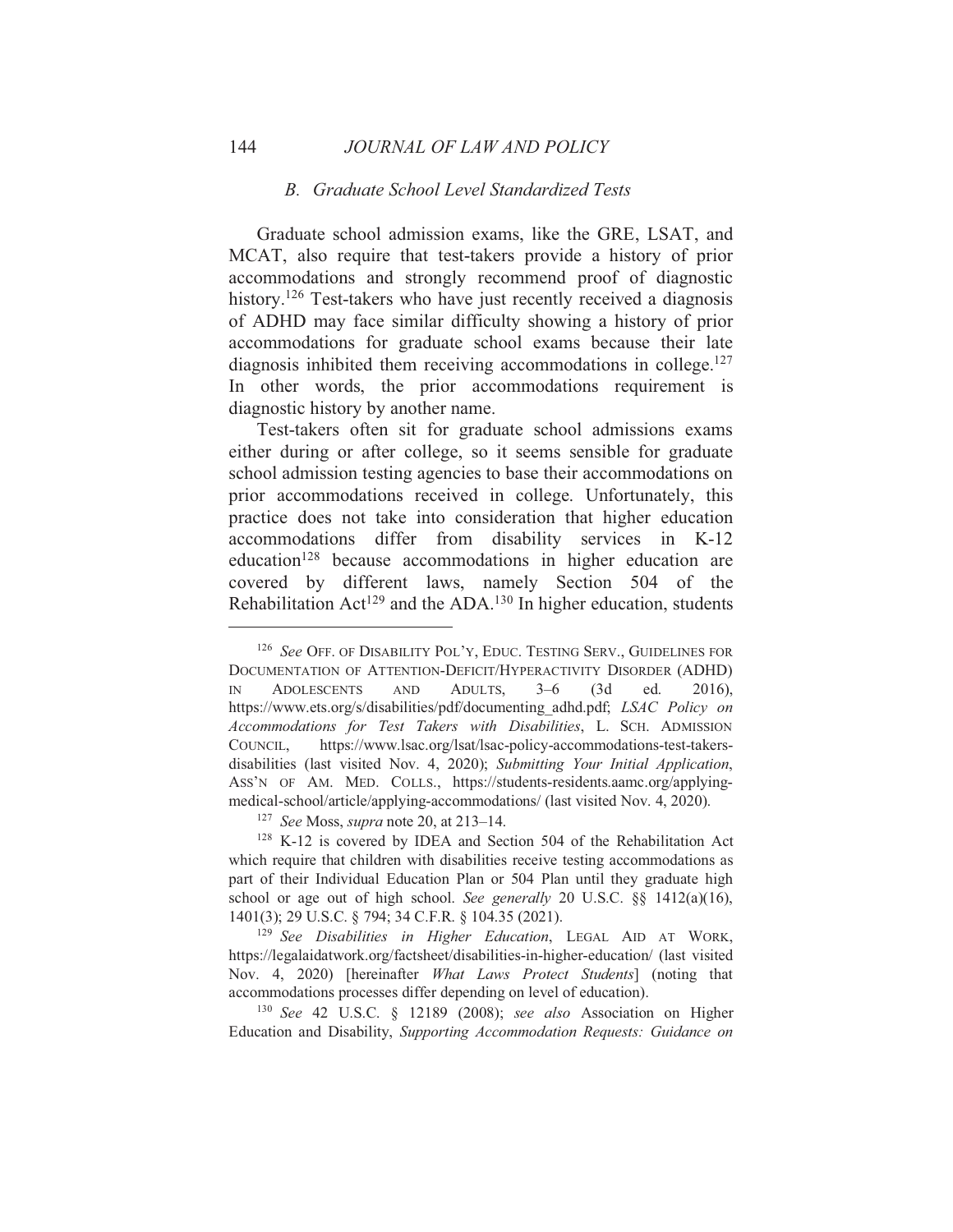with disabilities must choose to disclose their disability to their school in order to seek accommodations, but schools may only ask for "reasonable medical documentation" and students "are *not* required to produce [their] entire medical or mental health history."<sup>131</sup> In K-12 schools, on the other hand, students do not self-identify that they have a disability. Instead, when a student is diagnosed with a disability in K-12, the school staff is required to ensure the success of the student with a disability.<sup>132</sup>

Many people seeking accommodations during college or before graduate school admissions exams are learning how to cope without their official or unofficial accommodations and support systems.<sup>133</sup> This is especially true of individuals from lower income communities who suffer acutely from a lack of support systems in secondary education.<sup>134</sup> When students attend college, they do not have a team of professionals who "determine [what] accommodations the student needs in order to be successful[;]" instead, the student must decide on their own to request accommodations and determine what those accommodations should be.<sup>135</sup> Colleges are required to offer resources that guide students through the process of requesting accommodations, but students need to request graduate school admissions exam accommodations on their own.<sup>136</sup> At this particular stage in a

<sup>134</sup> See Joseph W. Madaus, Promoting Access to Postsecondary Education for Low-Income Students With Disabilities, 37 CAREER DEV. FOR EXCEPTIONAL INDIVIDUALS 50, 53 (May 2014), ("[S]tudents with disabilities from lower income families are less likely to attend college than their peers from higher income families.").

Documentation Practices, AHEAD, https://www.ahead.org/professionalresources/accommodations/documentation# edn9 (last visited Nov. 4, 2020).

<sup>&</sup>lt;sup>131</sup> What Laws Protect Students, supra note 129.

<sup>&</sup>lt;sup>132</sup> Learning Disabilities Ass'n of Am., *Modifications vs. Accommodations*: High School vs. College, LDAAMERICA (June 3, 2016), https://Idaamerica.org /lda today/modifications-vs-accommodations-high-school-vs-college/.

<sup>&</sup>lt;sup>133</sup> See Wasserstein, *supra* note 45, at 540–41 ("[A] highly organized home life can mitigate the expression of many ADHD symptoms . . . [and] mask the expression of many symptoms . . . ADHD problems become ever more manifest as environmental demands become more complex and, concurrently, external supports are increasingly removed.").

<sup>&</sup>lt;sup>135</sup> Learning Disabilities Ass'n of Am., *supra* note 132.

 $136$  *Id*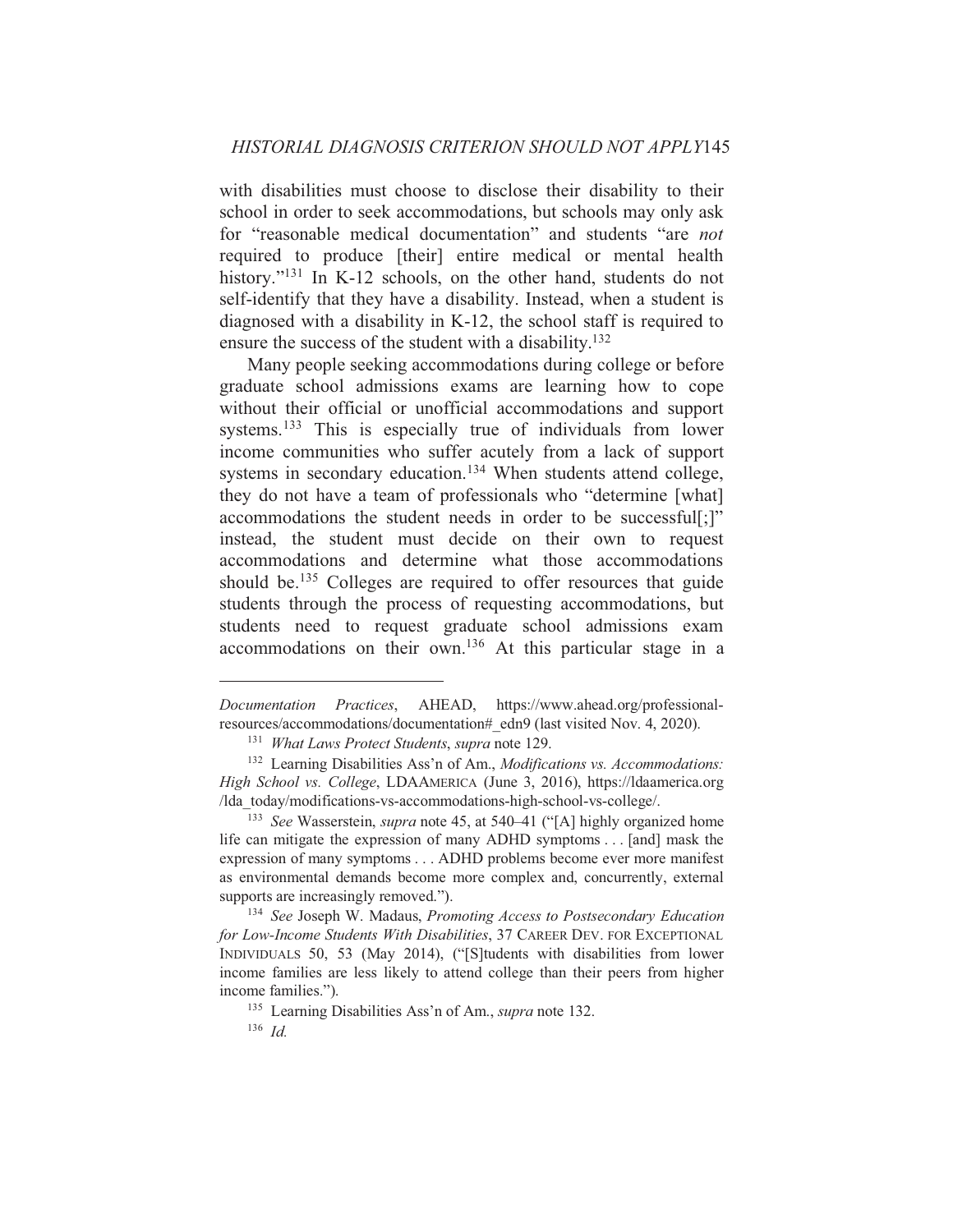student's academic pursuit, students are left largely on their own to navigate the accommodations process, which can leave students overwhelmed and at risk of making miscalculations in their applications for accommodations.<sup>137</sup> Prior accommodations in K-12 are a poor measure of whether a student needs an accommodation because students who were not identified in K-12 as having a disability still find that they need accommodations once they attend higher education.

#### C. Professional Licensing Exams

Professional licensing exams like the Multistate Professional Responsibility Examination ("MPRE"), the Multistate Bar Exam ("MBE"), and the United States Medical Licensing Examination ("USMLE") look critically at prior accommodations, the diagnosis of a test-taker, and the credentials of the evaluator who diagnosed the test-taker.<sup>138</sup> This critical examination is primarily focused on verifying that a test-taker with ADHD is diagnosed according to the strict standards of the DSM-5.<sup>139</sup> This means that test-takers with ADHD must prove a history of diagnosis, or else they will need to show that their symptoms tie back to the age of twelve.<sup>140</sup> This requirement is easier to satisfy if a test-taker has received accommodations on the LSAT or MCATs, because they can use their prior documentation as proof. However, students who did not receive accommodations on the LSAT, for example, will have a

 $137$  *Id.* 

<sup>&</sup>lt;sup>138</sup> See ADHD Medical Documentation Guidelines, NAT'L CONF. OF BAR EXAM'RS, https://www.ncbex.org/exams/mpre/ada-accommodations /documentation-guidelines/adhd-guidelines/ (last visited Nov. 6, 2020); N.Y. STATE BD. OF L. EXAM'RS, Test Accommodations Handbook 1, 14 (revised Oct. 2018), https://www.nybarexam.org/Docs/NTAHandBook.pdf (This is a citation to the New York State Board of Law Examiners but is generally representative of the level of scrutiny an ADHD diagnosis will receive for accommodations on the MBE); Test Accommodations: Guidelines, UNITED STATES MED. LICENSING EXAMINATION, https://www.usmle.org/test-accommodations/guidelines.html# guidelines-general (last visited Nov. 6, 2020).

<sup>&</sup>lt;sup>139</sup> See NAT'L CONF. OF BAR EXAM'RS, *supra* note 138; N.Y. STATE BD. OF L. EXAM'RS, *supra* note 138; UNITED STATES MED. LICENSING EXAMINATION, supra note 138.

<sup>&</sup>lt;sup>140</sup> See DSM-5, supra note 33.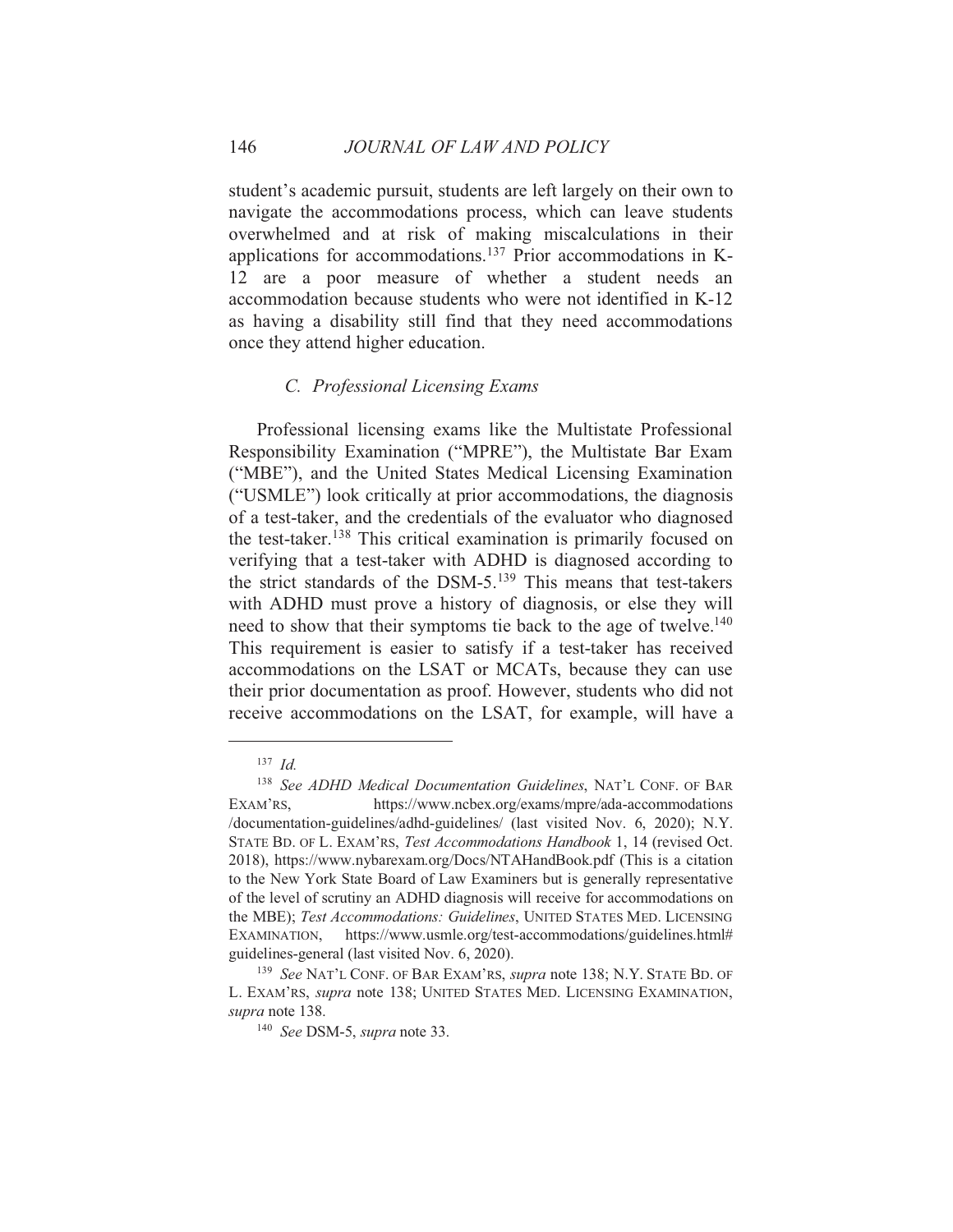more difficult time receiving accommodations for their State Bar Exam or the MBE.<sup>141</sup> This is an especially difficult task for individuals who were diagnosed later with ADHD as they now need to find evidence of their diagnosis before they were aware that they had ADHD.<sup>142</sup> Professional licensing exams that rely on the DSM-5 consistently deny test-takers with adult ADHD accommodations in contrast with ongoing clinical findings.<sup>143</sup>

Individuals who receive a diagnosis of ADHD during secondary education are likely high performers in school and on tests, but that does not mean they do not struggle.<sup>144</sup> Students at this stage "should not automatically be excluded from consideration for accommodations simply because they are unable to demonstrate a history of ADHD evaluation and school-based academic support prior to adult diagnosis."<sup>145</sup> By requiring a history of prior accommodations or diagnoses, professional licensing agencies essentially penalize students for prior academic performance, "masking," or factors like gender, race, and poverty that are not under the test-taker's control.<sup>146</sup>

# **IV. ADOPTING A NARROW EXCEPTION TO THE HISTORY OF DIAGNOSIS CRITERION**

When approving or denying requests for accommodations, testing agencies must balance an individual with a disability's need accommodation against the concern that the for an accommodations process is an avenue for non-disabled test-takers

<sup>&</sup>lt;sup>141</sup> See Moss, *supra* note 20, at 228; *see also* Ranseen, *supra* note 32, at 14.

<sup>&</sup>lt;sup>142</sup> See Ranseen, *supra* note 32, at 14; see also Sampat & Grant, *supra* note 32. at 292.

<sup>&</sup>lt;sup>143</sup> See Ranseen, *supra* note 32, at 10, 12 (discussing the use of the DSM-5 as the standard for receiving accommodations on professional licensing exams in contrast with ongoing findings from clinicians who are finding that ADHD does not always present in the way the DSM-5 requires).

<sup>&</sup>lt;sup>144</sup> See U.S. DEP'T OF JUST. C. R. DIV., *supra* note 1, at 3-4 ("A history of academic success does not mean that a person does not have a disability that requires testing accommodations.").

<sup>&</sup>lt;sup>145</sup> Ranseen, *supra* note 32, at 14.

 $146$  See discussion *supra* Part I for a discussion of these factors in limiting the diagnosis of students with ADHD.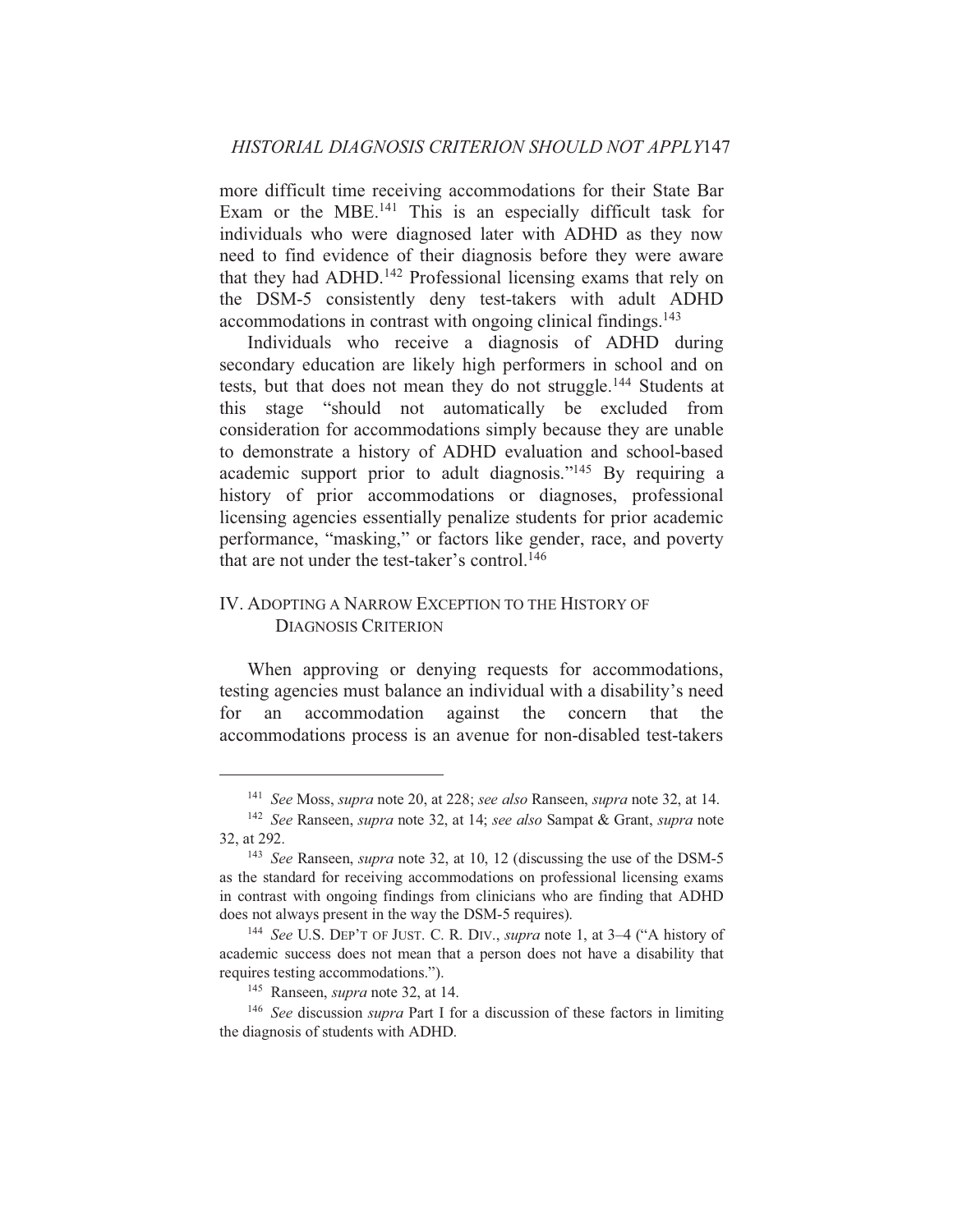to receive a leg up by obtaining a false diagnosis.<sup>147</sup> Even diagnosticians have trouble determining disability accuracy, and testing agencies are no less fallible, since they "defer to recommendations from qualified professionals."<sup>148</sup> Testing agencies that deny an individual with ADHD an accommodation due to an inaccurate diagnosis prevent that person from competing on a level playing field. This not only flouts general attitudes on equity and fairness, but also hinders certain students' ability to succeed on standardized tests that determine admission prospects for higher education and potential scholarship aid. A pattern as widespread as the inaccuracy of ADHD diagnosis harms untold numbers of students with ADHD who have been denied accommodations.

# A. Limitations of the History of Diagnosis Criterion

Courts—and testing agencies generally—have an important interest in preventing students without disabilities from gaming the system. However, protecting a test-taker's history of diagnosis from judicial dissection would not inhibit testing agencies' ability to review the validity of a test-taker's diagnosis.

Consider the case of Love y. Law School Admission Council. *Inc.*, where the United States District Court for the Eastern District of Pennsylvania examined the validity of the plaintiff's ADHD diagnosis.<sup>149</sup> In *Love*, the court reviewed the plaintiff's history of ADHD from elementary school through graduate school.<sup>150</sup> Although the plaintiff was diagnosed with ADHD "in accordance" with the DSM diagnostic categories and criteria,"<sup>151</sup> the court continued to dig into the diagnosis and held that it lacked documentation despite the plaintiff presenting evidence of

<sup>&</sup>lt;sup>147</sup> See generally Dana Goldstein & Jugal K. Patel, Need Extra Time on Tests? It Helps to Have Cash, N.Y. TIMES (July 30, 2019), https://www.nytimes.com/2019/07/30/us/extra-time-504-sat-act.html.

 $148$  *Id.* 

<sup>&</sup>lt;sup>149</sup> See Love v. Law Sch. Admission Council, Inc., 513 F. Supp. 2d 206 (E.D. Pa. 2007).

<sup>&</sup>lt;sup>150</sup> See id. at 212-18.

<sup>&</sup>lt;sup>151</sup> Yull, *supra* note 44, at 365.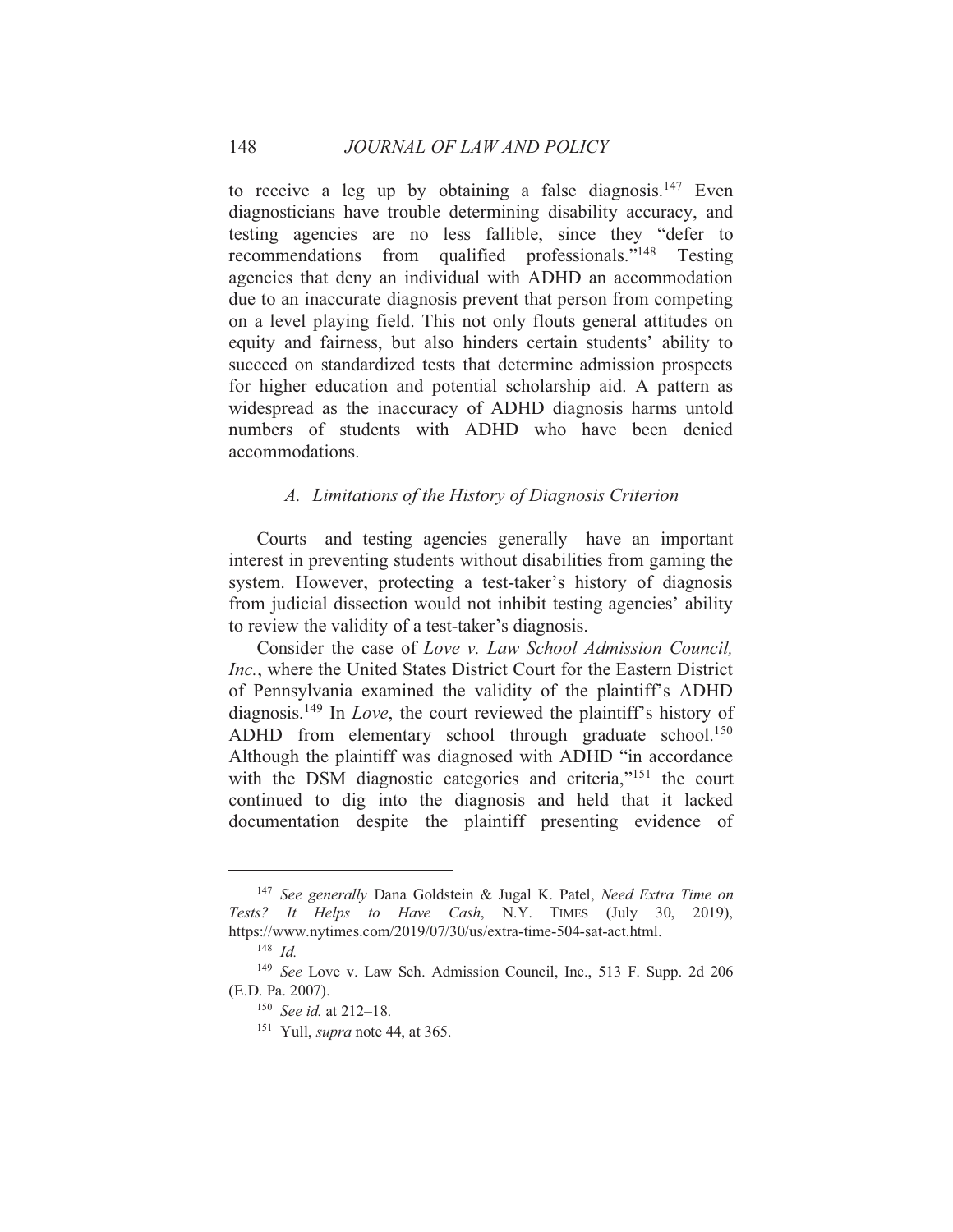disability that went back to elementary school.<sup>152</sup> "[T]he court erred on the side of caution" when considering whether Love's ADHD rose to the level of accommodation and determined that it did not.<sup>153</sup> This Note does not contend that the court was wrong in its determination that the plaintiff in *Love* should not receive accommodations based, in part, on the history of an ADHD diagnosis and DSM standards. What is problematic about the court's analysis is that the factors it viewed as important are disproportionately more difficult to prove for test-takers who are diagnosed with ADHD in later adolescence and early adulthood.<sup>154</sup>

The history of diagnosis criterion ("HDC") demands proof that the individual exhibited ADHD during childhood, specifically before the age of twelve under the DSM-5<sup>155</sup> (increased from age seven under DMS-IV).<sup>156</sup> Proving a diagnostic history for ADHD can be hard for people who are overlooked,<sup>157</sup> misdiagnosed, or who "mask."<sup>158</sup> The HDC is unprovable for individuals who have only recently received a diagnosis of ADHD:

> The childhood documentation requirement and courts' eagerness for a full accommodation and lifespan disability history opens the doors to other

<sup>&</sup>lt;sup>152</sup> See Love, 513 F. Supp. 2d at 225 (referencing the DSM-IV, the court found that the plaintiff did not prove the correct childhood symptoms for ADHD).

<sup>&</sup>lt;sup>153</sup> See Moss, supra note 20, at 213. ("While in Love it could be argued that Jonathan Love did indeed have inattention and issues relating to ADHD, the court erred on the side of caution given his educational history and to prevent abuse of the accommodation system.").

<sup>&</sup>lt;sup>154</sup> See discussion supra Part I; see also Ranseen, supra note 32, at 14 (explaining that factors like wealth, age, and whether a child grew up in the U.S. affects the ability of an individual to "demonstrate a history of ADHD evaluation and school-based academic support prior to adult diagnosis.").

<sup>&</sup>lt;sup>155</sup> See DSM-5, supra note 33.

<sup>&</sup>lt;sup>156</sup> See AM. PSYCHIATRIC ASS'N, THE DIAGNOSTIC AND STATISTICAL MANUAL OF MENTAL DISORDERS (4th ed. 1994).

<sup>&</sup>lt;sup>157</sup> See Moss, *supra* note 20, at 214 (discussing how the lack of an early diagnosis prevents students from receiving early intervention "coping mechanisms" and "medication" in addition to making it harder "down the road when it comes to postsecondary and graduate school admission examinations."); Sampat & Grant, *supra* note 32, at 292–93.

<sup>&</sup>lt;sup>158</sup> See Wasserstein, *supra* note 45, at 537–39.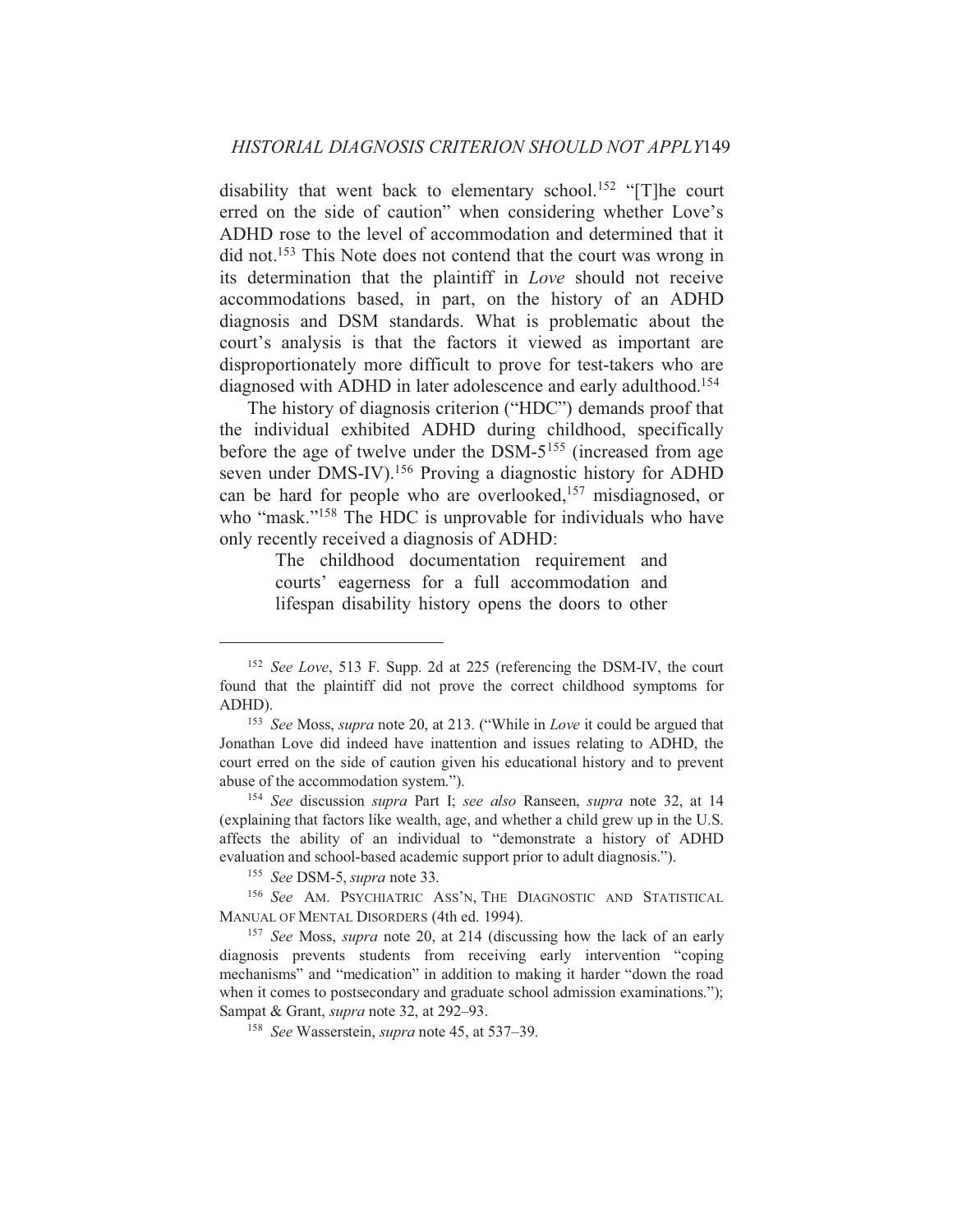questions about access to healthcare providers, diagnoses, and how this approach drastically discriminates against people with disabilities who are also members of minority groups and lower socioeconomic status than their peers who are granted accommodations and also are not minorities and have higher socioeconomic status.<sup>159</sup>

This unfairly penalizes females and gender nonbinary testtakers,  $160$  lower income test-takers,  $161$  and Black, Indigenous, People of Color (BIPOC), and others who may not be able to show a history of having ADHD.<sup>162</sup>

# B. Creating a Narrow Exception to the History of Diagnosis Criterion

The HDC should not apply to individuals who are diagnosed with ADHD in late adolescence or early adulthood. The DOJ's 2014 guidelines interpreting the ADA require that "a testing entity<sup>['s]</sup>..."<sup>T</sup>r]equests for supporting documentation should be narrowly tailored to the information needed to determine the nature of the candidate's disability and his or her need for the requested testing accommodation."<sup>163</sup> The DOJ lists "[a]n applicant's history of diagnosis" as one of the "[e]xamples of types of documentation" that testing entities may request, but listing the HDC as an example does not indicate that a testing entity must require this criterion.<sup>164</sup>

150

<sup>&</sup>lt;sup>159</sup> Moss, *supra* note 20, at 214.

<sup>&</sup>lt;sup>160</sup> See Sampat & Grant, *supra* note 32, at 347–48.

 $161$  See id. at 343-46.

<sup>&</sup>lt;sup>162</sup> See Moss, *supra* note 20, at 214 ("Students that are racial and ethnic minorities are far less likely to receive diagnoses during their early school years, despite presenting symptoms of disability"); see also Sampat & Grant, supra note 32, at 337 (explaining that racial and ethnic minority groups "are less likely to be identified in childhood as having symptoms of ADHD.").

<sup>&</sup>lt;sup>163</sup> U.S. DEP'T OF JUST. C. R. DIV., *supra* note 1.

 $164$  *Id.* at 5 ("Depending on the particular testing accommodation request and the nature of the disability, however, a testing entity may only need one or two of the above documents to determine the nature of the candidate's disability and his or her need for the requested testing accommodation. If so, a testing entity should generally limit its request for documentation to those one or two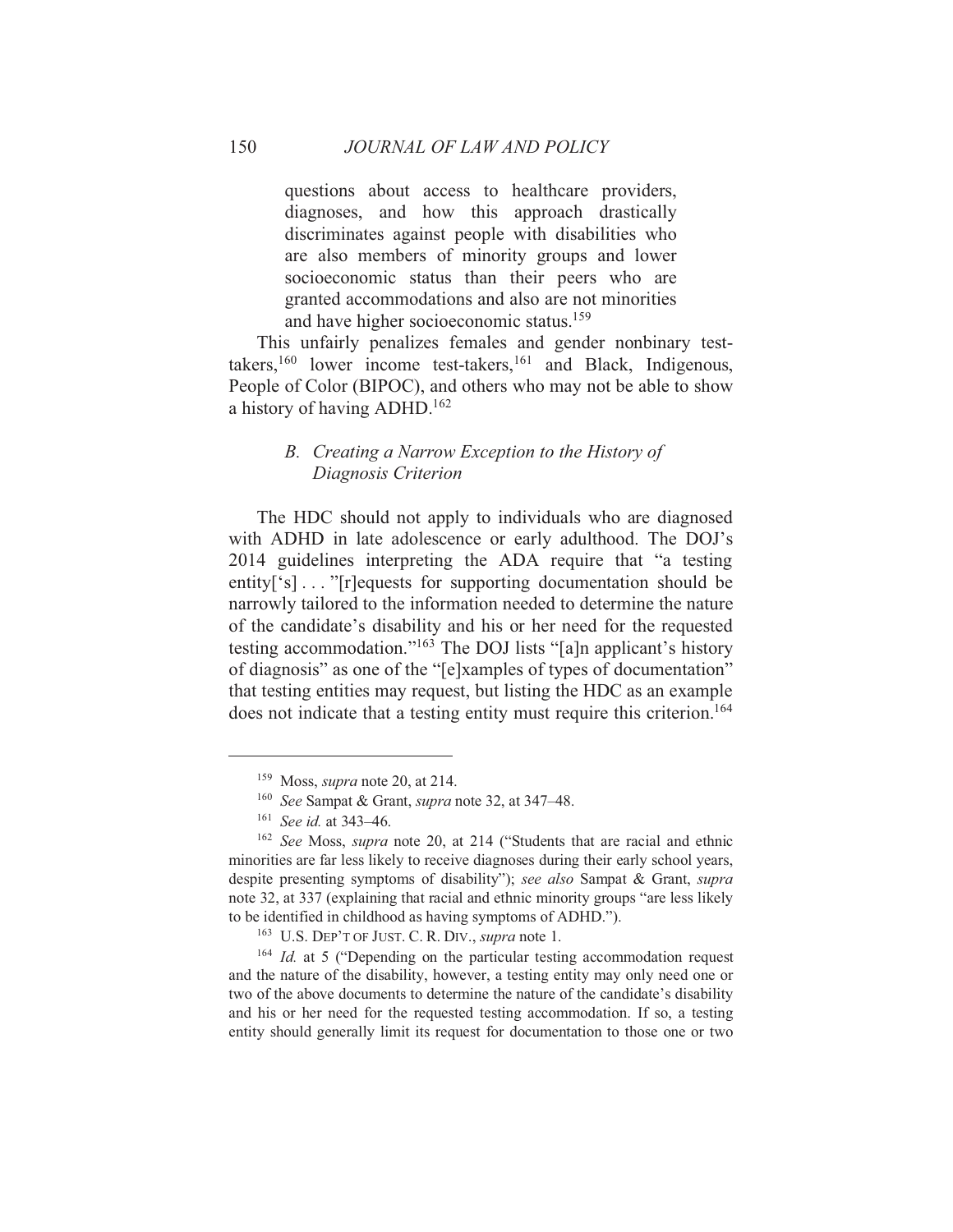Instead, testing agencies should rely on "the level of impairment" that an individual experiences," which is more accurate than the HDC for determining a test-taker's need for an accommodation and does not rely on changing ADHD criteria.<sup>165</sup> In other words. the DOJ only offers the HDC as an option for determining whether an individual with a disability should receive an accommodation, but it does not recommend that the HDC be required for accommodations if a test-taker has recently received a disability diagnosis, as in the case of a later diagnosis of ADHD.

A narrow exception should be made under the DOJ's ADA guidelines for reasonable accommodations to remove the use of "history of a diagnosis" criterion for testing accommodations in cases where an individual received a late diagnosis of ADHD. It is not reasonable to expect someone with a recent diagnosis to produce a history of that new diagnosis. The HDC, as used by standardized testing agencies, relies on the DSM-5 diagnostic criteria that requires that a person exhibit ADHD symptoms before the age of twelve.<sup>166</sup> This requirement is challenged by many ADHD experts who caution that there are many reasons why someone with ADHD may not be able to meet the HDC but still have a valid diagnosis.<sup>167</sup> The DSM, which the American Psychiatric Association expressed should be a "living" document,"<sup>168</sup> is not meant to be a static "bible,"<sup>169</sup> but that is

items and should generally evaluate the testing accommodation request based on those limited documents without requiring further documentation.").

<sup>&</sup>lt;sup>165</sup> See Yull, supra note 44, at 386–87.

 $166$  DSM-5, *supra* note 33.

<sup>&</sup>lt;sup>167</sup> See Ranseen, *supra* note 32, at 12; Sampat & Grant, *supra* note 32, at 306.

<sup>&</sup>lt;sup>168</sup> See Moran, *supra* note 43; *see also* First, *supra* note 43 (noting that the DSM should "reflect changes in psychiatry" and should be updated regularly).

<sup>&</sup>lt;sup>169</sup> See Jon Hamilton, *Experts Agree: 'Psychiatry's Bible' Is No Bible*, NPR 17.  $2013$ ), https://www.npr.org/sections/health-shots/2013/05/17 (May /184849282/experts-agree-psychiatrys-bible-is-no-bible#:~:text=iStockphoto .com-,The%20new%20version%20of%20the%20psychiatric%20%22bible%22 %20is%20more.of%20a%20dictionary%2C%20psychiatrists%20say.&text=Wh en%20the%20American%20Psychiatric%20Association,it%20as%20%22psychi atry's%20bible.%22 (explaining that the DSM is often referred to as "psychiatry's bible" but the DSM's authors and other experts "cringe" at this description).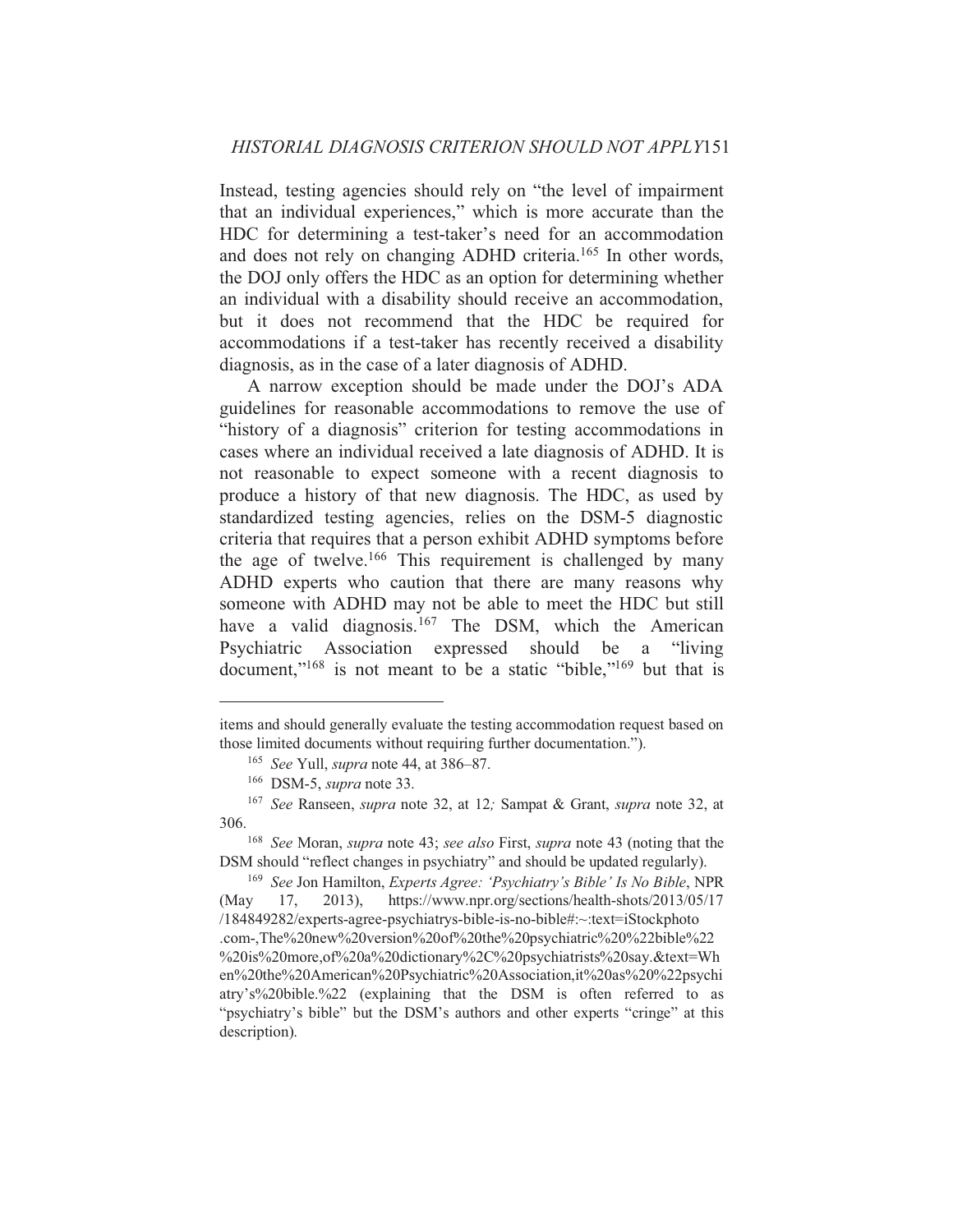exactly how standardized testing agencies treat it. In fact, the DSM is meant to serve as a guide for clinicians and not as exact diagnostic criteria.<sup>170</sup> "[T]he drafters of the DSM specifically acknowledged [the inherent ambiguity of the DSM] when they cautioned against use of the DSM as a legal standard."<sup>171</sup>

The DOJ should issue updated guidelines that include this narrow exception to exempt test-takers with a recent diagnosis of ADHD from the HDC. As diagnostic knowledge improves, testing agencies must be aware that opportunities to be tested and accommodations are not equally applied, leaving students with undiagnosed disabilities or later diagnoses particularly vulnerable.

#### C. Gaming the System

Courts, testing agencies, and the public are concerned that ADHD is over-diagnosed in students and used to game the college admissions process.<sup>172</sup> Gaming the system concerns are valid, as we have seen most notably in the 2019 Operation Varsity Blues cheating scandal, but they do not outweigh the need to grant accommodations to those who are entitled to them.<sup>173</sup>

In the Operation Varsity Blues scandal, William Singer, a college admissions counsellor, accepted funds in return for helping students get into college.<sup>174</sup> Singer's strategies included falsifying students' academic and extracurricular records, bribing "college coaches and athletic officials," and paying "proctors at testing sites to improve [student] scores on the SAT or ACT by secretly

152

<sup>&</sup>lt;sup>170</sup> See Sampat & Grant, *supra* note 32, at 297 (citing to the DSM-IV).

<sup>&</sup>lt;sup>171</sup> Yull, *supra* note 44, at 385.

<sup>&</sup>lt;sup>172</sup> See Moss, *supra* note 20, at 213 (citing Mark J. Sciutto & Miriam Eisenberg, Evaluating the Evidence for and Against the Overdiagnosis of ADHD, 11 J. ATTENTION DISORDERS 106 (2000)).

<sup>&</sup>lt;sup>173</sup> See Jennifer Medina et al., Actresses, Business Leaders and Other Wealthy Parents Charged in U.S. College Entry Fraud, N.Y. TIMES (Mar. 12, https://www.nytimes.com/2019/03/12/us/college-admissions-cheating-2019), scandal.html; see also Daniel Golden & Doris Burke, The Unseen Student Victims of the 'Varsity Blues' College-Admissions Scandal, NEW YORKER (Oct. 8, 2019), https://www.newyorker.com/books/page-turner/the-unseen-studentvictims-of-the-varsity-blues-college-admissions-scandal.

<sup>&</sup>lt;sup>174</sup> See Medina et al., *supra* note 173; see also Golden & Burke, *supra* note 173.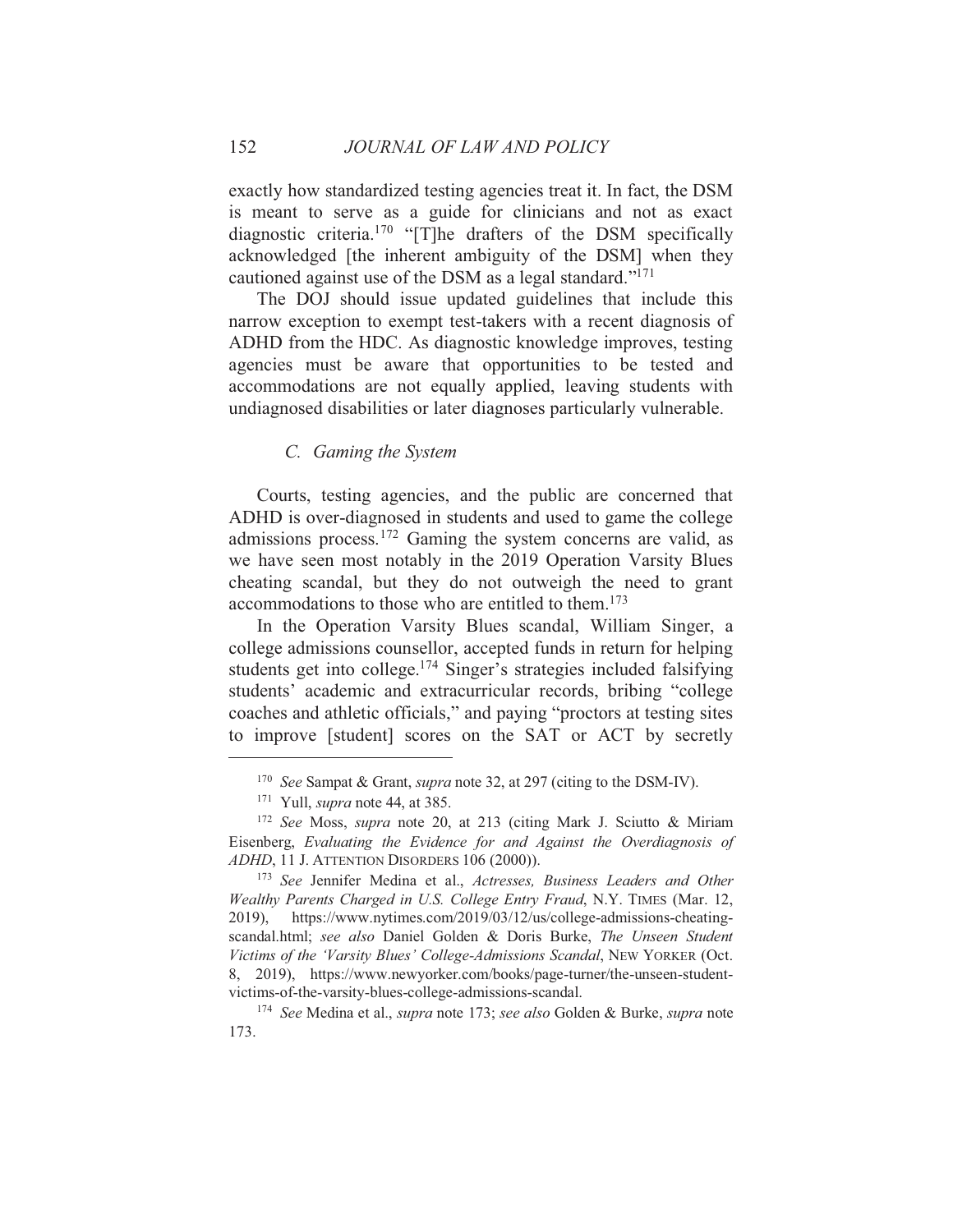correcting wrong answers."<sup>175</sup> While Operation Varsity Blues focused mainly on gaming the process by which "elite universities" recruit student athletes,"<sup>176</sup> there is concern that parents similarly gamed the system through the accommodations process,<sup>177</sup> which included "the abuse of extended-time accommodations on standardized tests."<sup>178</sup> Since the most common accommodation for ADHD is extended time,<sup>179</sup> ADHD diagnoses may be highly scrutinized in the aftermath of Operation Varsity Blues.<sup>180</sup>

The "revelation" that the Operation Varsity Blues scandal exposed—the ability for wealthy parents to buy their child a diagnosis that grants extended testing time—is shocking and should be prevented.<sup>181</sup> However, the true number of parents (and students) who game the system in this way are likely small:

> While it cannot be known how many students who are granted extra time on the SAT or ACT do not actually need it, the accommodation rate of 5 percent on these tests is still significantly lower than the estimated 15 percent of students nationwide who legitimately qualify for special services within their public schools.<sup>182</sup>

The parents who "shop' for clinicians"<sup>183</sup> who will diagnose their child with ADHD and the proctors who are willing to take bribes to "manipulate answers" are to blame and not the families who use the accommodations process properly.<sup>184</sup> Moreover, as

<sup>&</sup>lt;sup>175</sup> See Golden & Burke, *supra* note 173.

<sup>&</sup>lt;sup>176</sup> See Medina et al., *supra* note 173.

<sup>&</sup>lt;sup>177</sup> See Prinstein, *supra* note 122.

<sup>&</sup>lt;sup>178</sup> Natalie Escobar, *The Time Crunch on Standardized Tests Is* Unnecessary, ATLANTIC (Mar. 25, 2019), https://www.theatlantic.com/education /archive/2019/03/standardized-test-extended-time/585580/.

<sup>&</sup>lt;sup>179</sup> See Pritchard et al., *supra* note 26, at 68.

<sup>&</sup>lt;sup>180</sup> See generally Escobar, *supra* note 178 (discussing the effect of the scandal on students with disabilities who receive extended time).

 $181$  See id.

<sup>&</sup>lt;sup>182</sup> Prinstein, *supra* note 122.

<sup>&</sup>lt;sup>183</sup> Importantly, there are only a "small number of clinicians willing to sign off on documentation for families with flimsy claims but substantial ability to pay." Id.

 $184$  *Id.*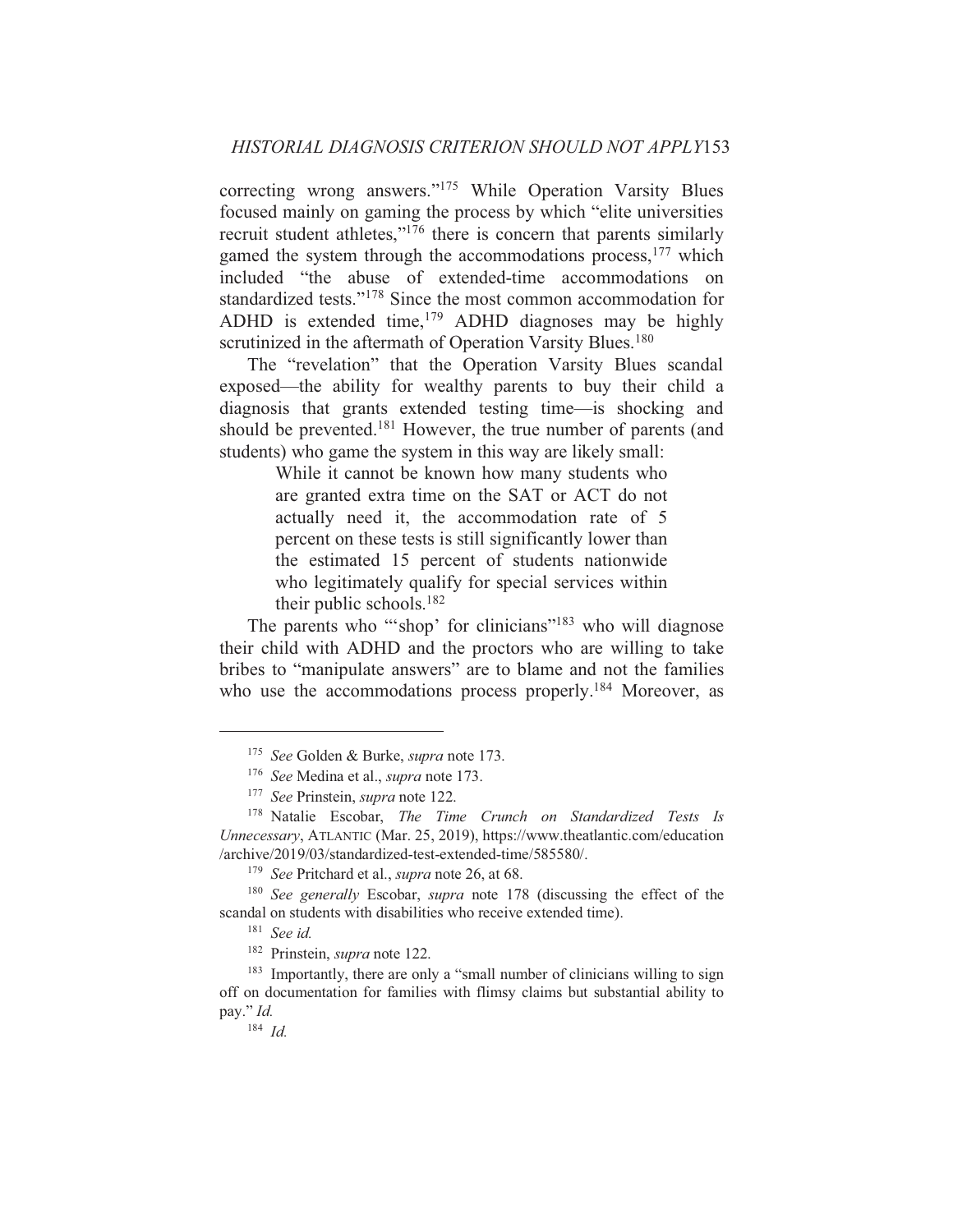Part I of this Note portrays, ADHD is more likely underdiagnosed than over-diagnosed. $185$ 

The gaming the system argument assumes that test-takers with disabilities, and ADHD specifically, are "shopping" for a diagnosis to give them an advantage on tests.<sup>186</sup> This incredibly harmful and pervasive argument not only overshadows the prevalence of ADHD,<sup>187</sup> but it also disproportionately harms test-takers who receive a later diagnosis of ADHD and are doubly scrutinized.<sup>188</sup> Individuals who are diagnosed later with ADHD have struggled and coped with the disorder for years but have only recently received the diagnosis that grants them the right to ask for accommodations. A person with a disability who is academically successful prior to their diagnosis is just as worthy of an accommodation as an individual who receives an earlier diagnosis.<sup>189</sup> The age criteria for ADHD in the DSM-5 is increasingly being questioned by diagnosticians as "arbitrary"<sup>190</sup> and the DOJ should issue guidance to recognize this ongoing debate. Guidance from the DOJ would put pressure on standardized testing companies to comply with changing ADHD criteria before the next updated DSM is released.

Students with disabilities should not bear the burden of cheating scandals. In fact, the practice by which families game the system shines a light on standardized testing inequalities that prioritize speed and technique over knowledge and intelligence.<sup>191</sup> "As a logical matter, it is unlikely that the ranked test scores on an exam where a large number of applicants did not even finish are more valid than the ranked test scores on an exam where every

- <sup>189</sup> Ranseen, *supra* note 32, at 14.
- <sup>190</sup> See Reddy, *supra* note 47.

154

<sup>&</sup>lt;sup>185</sup> See Moss, *supra* note 20, at 213 ("Critics and popular media argue that ADHD is a disorder that [sic] is over-diagnosed, while the science says otherwise.").

<sup>&</sup>lt;sup>186</sup> See Prinstein, supra note 122.

 $187$  See id.

<sup>&</sup>lt;sup>188</sup> See Sampat & Grant, *supra* note 32, at 292–93.

<sup>&</sup>lt;sup>191</sup> See generally Ruth Colker, Test Validity: Faster is Not Necessarily Better, 49 SETON HALL L. REV. 679 (2019) (discussing how the accommodation of extended time should be a reality for everyone).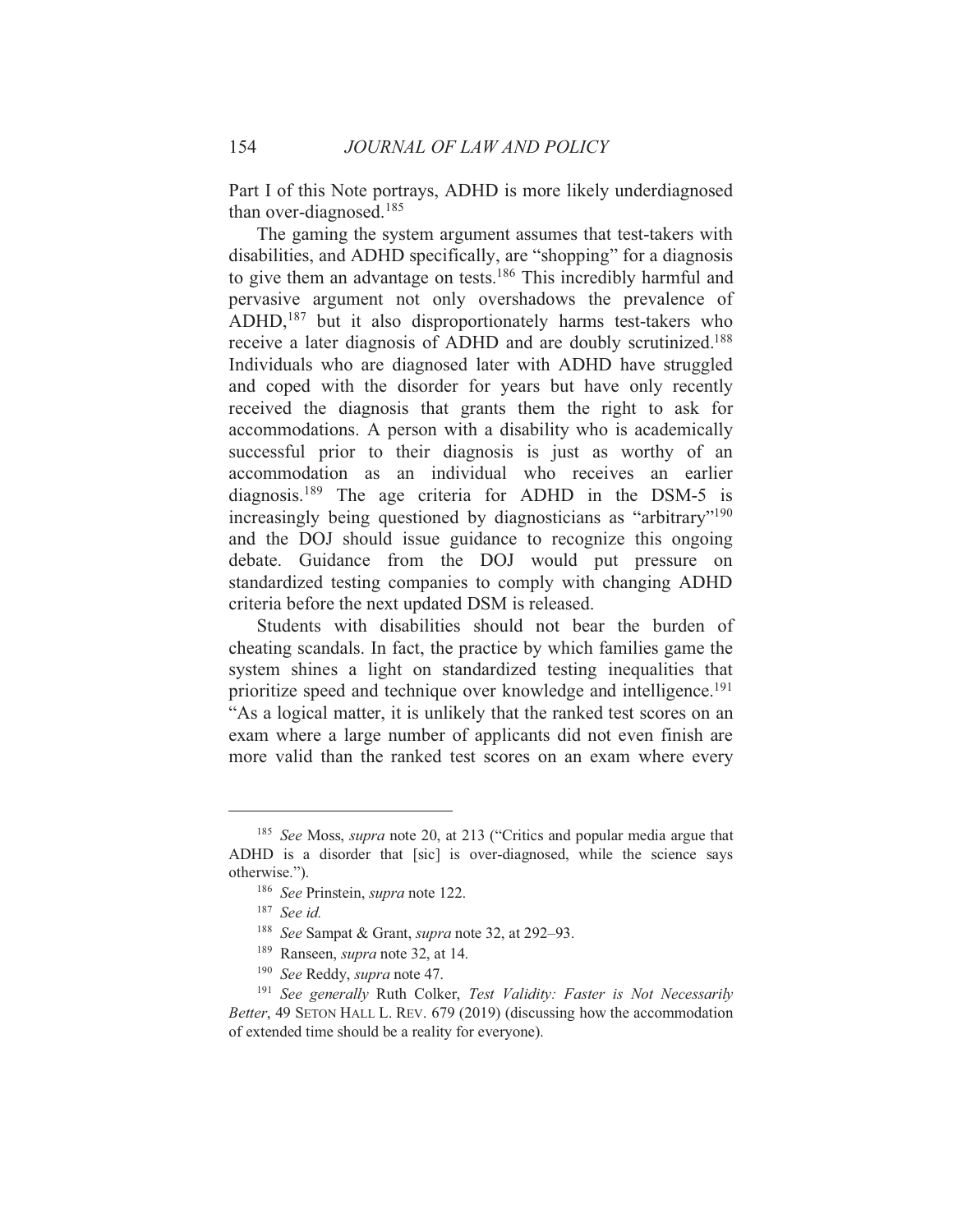applicant is given an opportunity to finish."<sup>192</sup> Standardized tests instead value speed over taking the time to think and accurately answer questions.<sup>193</sup> If standardized testing agencies are unable to create an equitable accommodations process due to the deceptive tactics of diagnosticians who hand out false ADHD diagnoses and parents who "shop" for a diagnosis, they should consider removing time limitations altogether. "Under the ADA, organizations such as the College Board aren't permitted to use tests that have a 'disparate impact on the basis of disability'—in this case, timed tests that students with disabilities have trouble completingunless they can prove that those conditions are necessary for a test's measurement."<sup>194</sup> If the time limitations imposed by testing agencies are not deemed central to the skill being assessed and standardized testing agencies are worried about the validity of their own accommodations process, then they should remove time constraints for all test-takers.<sup>195</sup>

#### **CONCLUSION**

The ADA requires that students with disabilities have equal access to opportunities and the ability to compete fairly for those opportunities.<sup>196</sup> In the high-stakes environment of standardized testing, it is important to ensure that testing entities uphold the ADA mandate not to discriminate against people with disabilities. In the case of ADHD, which is unfairly categorized as overdiagnosed,  $197$  standardized testing agencies' history of diagnosis criterion unfairly punishes students with ADHD who are diagnosed after the age of twelve. The DSM-5's arbitrary age limit creates a divide where, starting at thirteen, a person cannot receive accommodations for a diagnosis of ADHD unless they can tie

 $192$  *Id.* at 686-87.

 $193$  See id. at 690.

<sup>&</sup>lt;sup>194</sup> Escobar, *supra* note 178 (quoting Colker, *supra* note 191, at 686).

<sup>&</sup>lt;sup>195</sup> See Colker, supra note 191, at 686.

<sup>&</sup>lt;sup>196</sup> U.S. DEP'T OF JUST. C. R. DIV., *supra* note 1.

<sup>&</sup>lt;sup>197</sup> Based in large part to the abundancy of white males or wealthy students with this diagnosis, which overshadows the issues of underdiagnosis discussed supra Part I. Popular opinion and stereotypes are not science, merely echo chambers.